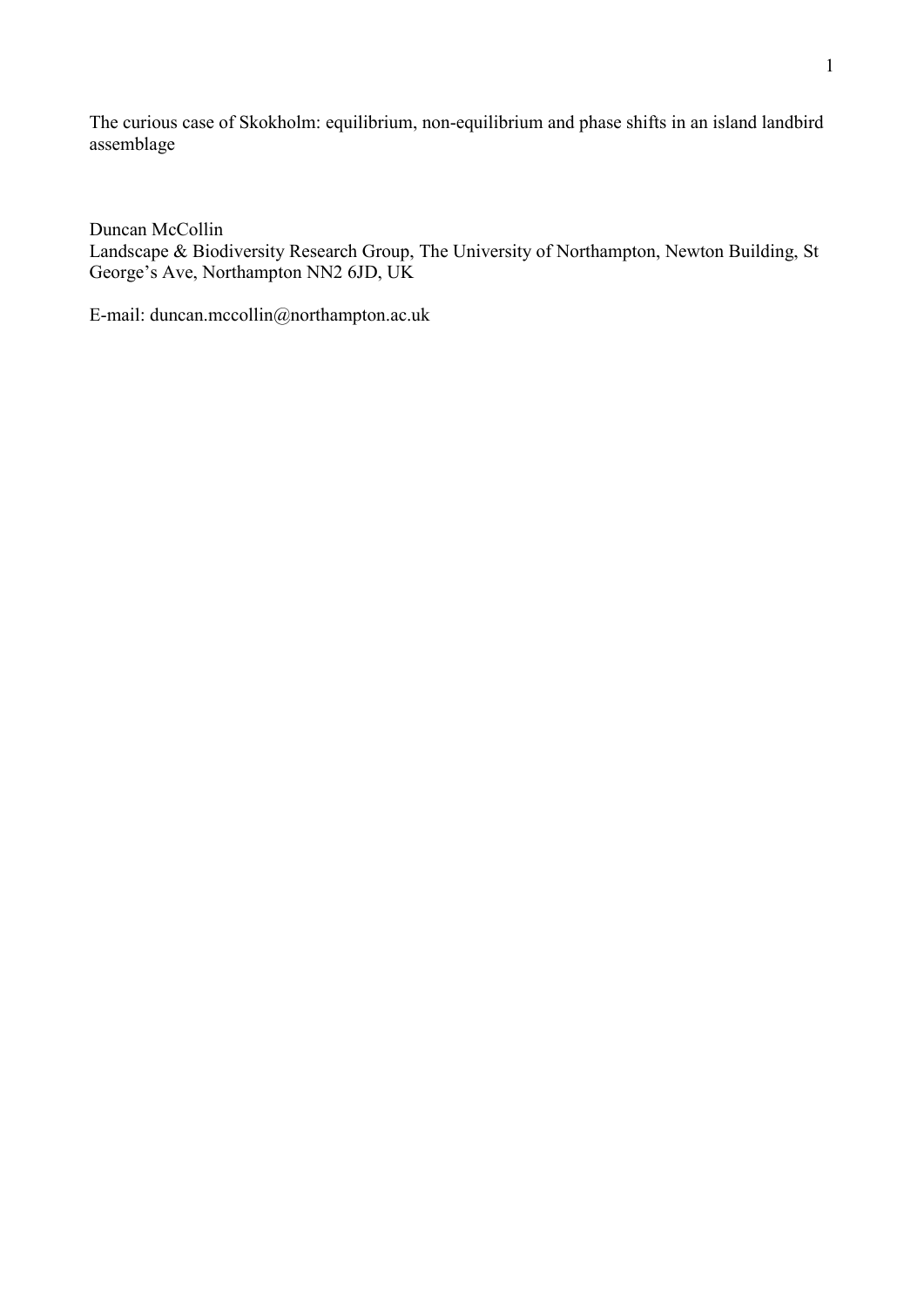### Abstract

Previous work has indicated that the landbirds of Skokholm island (Wales) are not in equilibrium as defined in MacArthur-Wilson's classic theory of island biogeography. This study takes a new dataset with over six decades of data and investigates equilibrium on Skokholm using cluster analysis to identify periods of turnover stability. The attributes of the identified periods were investigated in relation to the MacArthur-Wilson model using analyses of change in numbers of species, S, from one year to the next and measures of variability in S quantified for each of the periods identified together with a consideration of the dynamics in the numbers of species by habitat groupings. Cluster analysis identified four main periods of which two middle periods appeared to be in equilibrium but with a phase shift in-between. The first and last periods showed non-equilibrium dynamics but plots of species by habitat groupings suggested that this was due to habitat changes going on at those times. This decadal long dataset indicates that the landbirds of Skokholm exhibit periods of both equilibrium and non-equilibrium with the latter attributable to habitat change. The apparent phase shift in the equilibrium number of species was unexpected within the framework of island biogeographic theory and not easily explained using the current MacArthur-Wilson framework. There is a need to integrate the theory of island biogeography with more recent work on alternative stable states, tipping points, and phase (or regime) shifts, together with equilibrium and non-equilibrium dynamics, into a single framework.

Key words: island biogeography, equilibrium, phase shift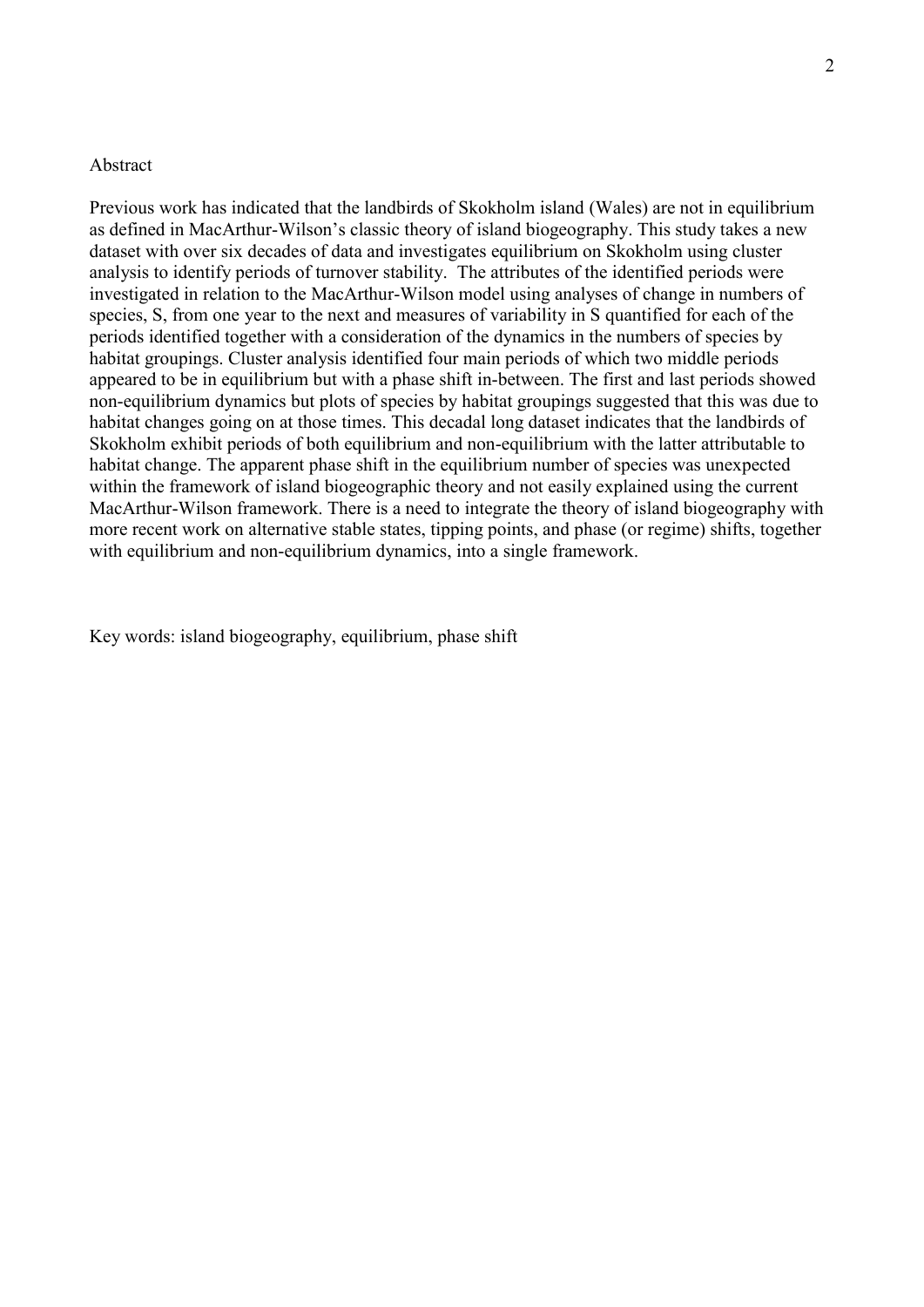#### INTRODUCTION

The theory of island biogeography ('ETIB') (MacArthur and Wilson 1967) is an equilibrium model in which the number of species on an island arises from a balance between the opposing rates of immigration and extinction with the equilibrium number being dependent upon island size and isolation from the mainland (or source pool for archipelagos). Although ETIB is a dynamic model which recognises that colonisation and local extinction on islands will be ongoing it may be seen in the light of a strong tradition in ecology of equilibrium-thinking particularly with respect of the balance of nature paradigm (Connell 1978, Reice 1994, Rohde 2005). Equilibrium concepts have been questioned particularly in marine and aquatic environments with tipping points and regime shifts being features of systems undergoing over-exploitation and subject to climate instability (Gido et al. 2000, Collie et al. 2004, Weijerman et al. 2005, deYoung et al. 2008). In terrestrial environments, whilst non-equilibrium ideas have been addressed in relation to the role of disturbance in the maintenance of species richness of woody species in tropical rainforests (Connell 1978, Sousa 1984, Wu and Loucks 1995), little work has been done on animals (Sousa 1984).

Given sufficiently long-term data, ideas central to ETIB concerning for example, the shape of the relationships between the rates of immigration and extinction, respectively, and the number of species are testable and a number of studies have attempted to do this (see for example, Reed 1980, Williamson 1981, 1983, Nilsson and Nilsson 1982, Simberloff 1976, 1983, Pimm et al. 1988, Whittaker et al. 1989, Bush and Whittaker 1991, Russell et al. 1995, Manne et al. 1998). Here I take a recently updated long-term dataset for Skokholm (McCollin 2014a, 2014b), previously used in a shorter form by a number of workers (e.g., Abbott and Grant 1976, Williamson 1981, 1983, Simberloff 1976, 1983, Pimm et al. 1988, Russell et al. 1995, Manne et al. 1998, Philippi et al. 1998, Russell et al. 2006, Stracey and Pimm 2009), and test for the presence of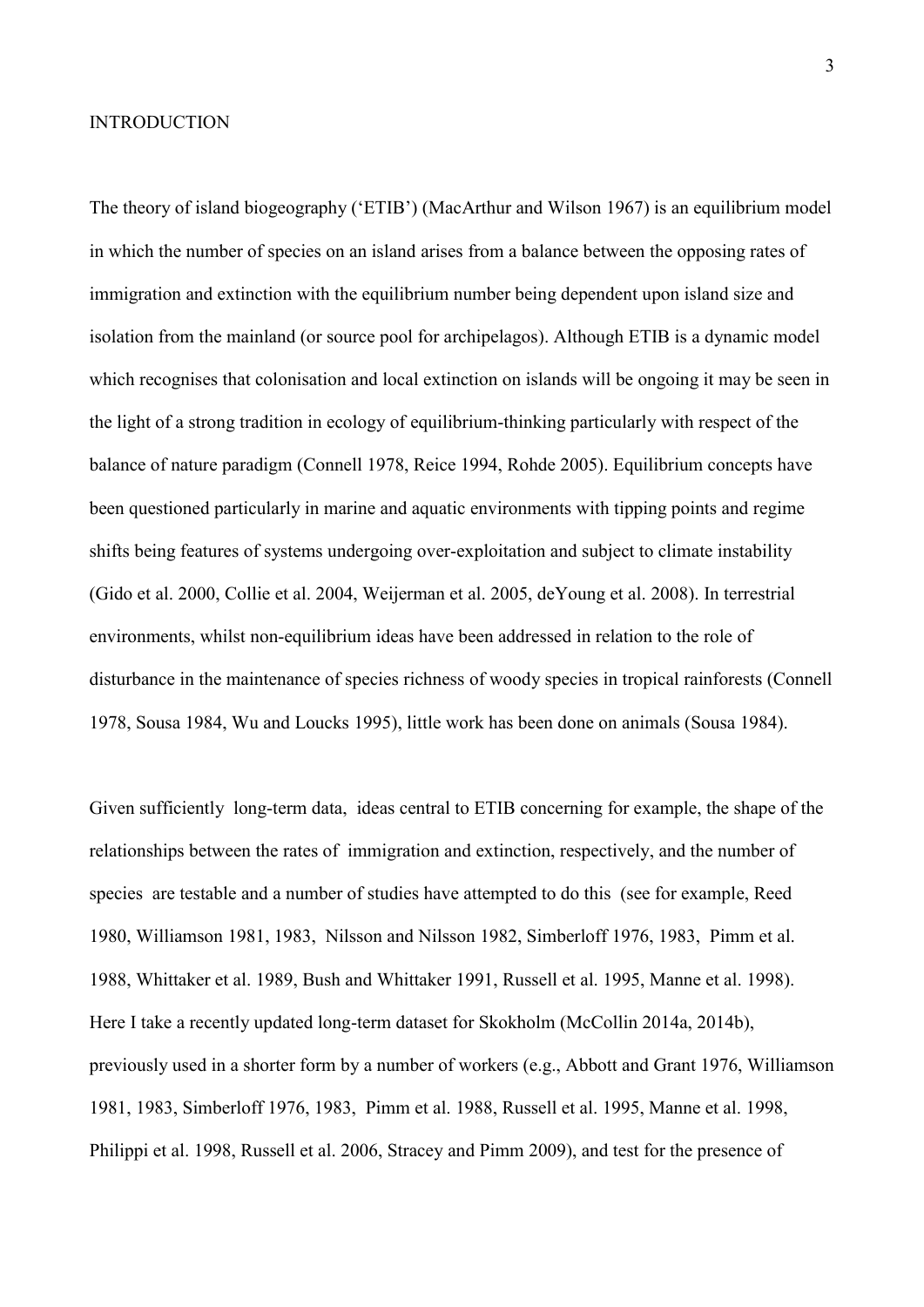equilibrium by considering how the numbers of species vary over time. Although one other island, Krakatau, has featured greatly in discussions of equilibrium (e.g., Thornton et al. 1990, 1993), Skokholm was chosen here since this is one of the longest near-continuous datasets of its type plus various authors have questioned whether the landbirds of the island are in equilibrium (Abbott and Grant 1976, Williamson 1981, 1983, Simberloff 1983, Russell et al. 2006, Golinski and Boecklen 2006).

### MATERIALS AND METHODS

### Study Site

Skokholm is a 96ha island lying c. 3.5km off the coast of Pembrokeshire, Wales and is a nature reserve of the Wildlife Trust of South and West Wales. The island has internationally important seabird populations such as Manx Shearwater *Puffinus puffinus* but here I focus on the landbirds, breeding records for which date back to 1928 (Lockley 1938, Lack 1969, Williamson 1981, Thompson 2007).

#### Analysis

Here, I use the extended dataset for Skokholm 1928-2002 (McCollin 2014a, 2014b). These data comprise numbers of breeding pairs of landbirds on the island with data being derived from counts, territory mapping and, for more common species, estimates, undertaken by wardens present during the breeding season each year. There is a hiatus in the time series as no surveys were done in the war years between 1940-1945. The abundance data were tested for reliability by McCollin (2014a) and no bias in numbers could be detected when tested against randomised draws of data. In order to identify periods of relative stability, these data were entered into an agglomerative cluster analysis using minimum variance or error sum of squares (Ward's method) and a Bray-Curtis similarity measure using CAP4 software (Pisces Conservation Ltd, no date). The periods thus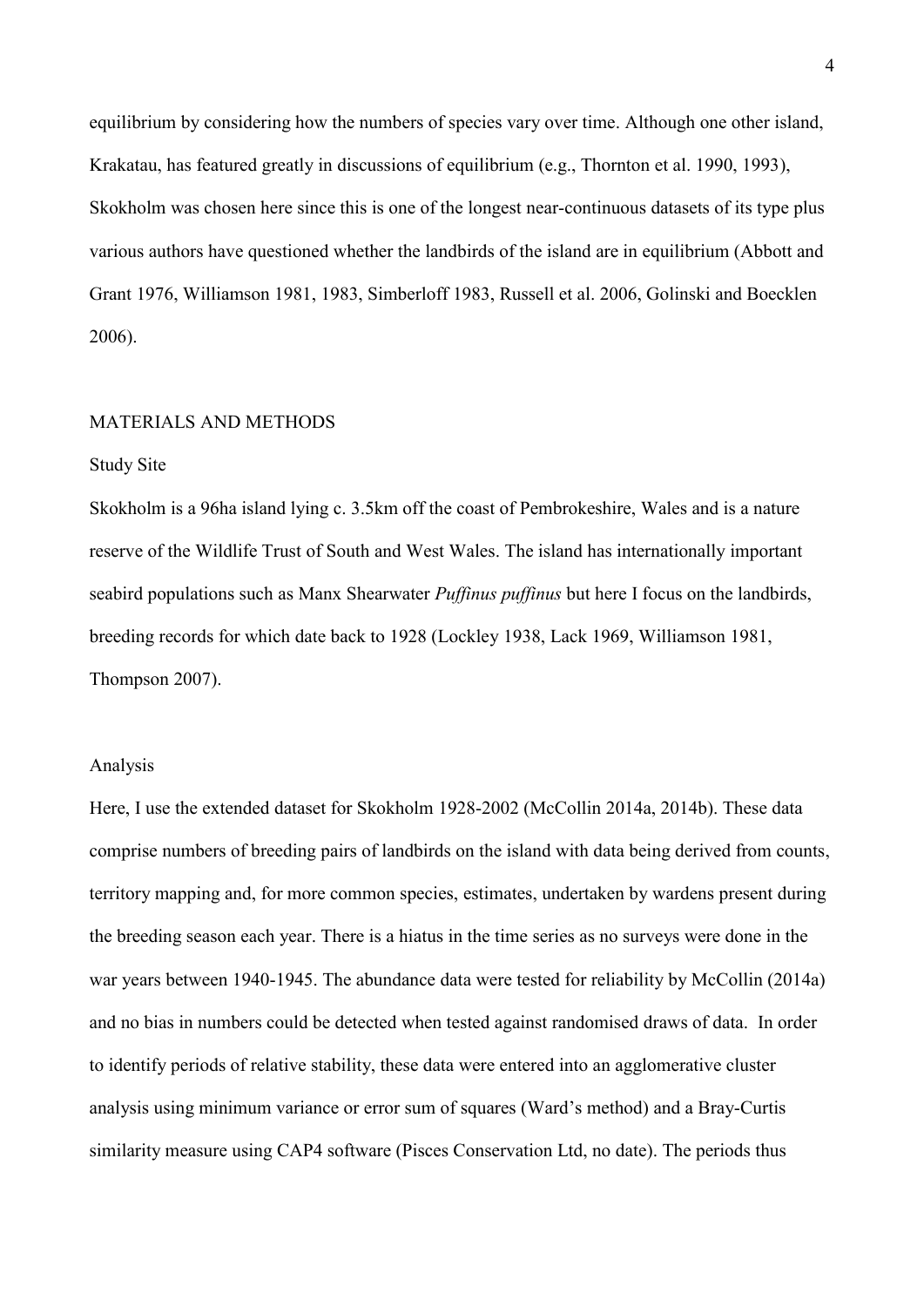identified are mapped onto the numbers of species by years graph. Although the data form a time series, it is implicit in the MacArthur-Wilson model that numbers of species depend on a balance between the rates of immigration and extinction on individual islands thus the assumption is that the data are non-independent. In practice, as the assemblage comprises a number of species, each of which comprises populations – some of which are resident year-round - the data from one year to the next may not be independent. The potential for immigration to occur depends on whether species are present in the species pool on the nearby mainland. Over long timescales the avifauna of the mainland may also be subject to turnover such that species like Corncrake *Crex crex*, which had a breeding pair on Skokholm in 1930, had almost disappeared from the nearby mainland by 1961 (Lockley 1961) despite being common and widespread on the adjoining mainland in the late 19<sup>th</sup> Century (Mathew 1894). Such species would be highly unlikely to recolonise once lost.

For each of the four periods identified by cluster analysis, equilibrium is tested for by correlating the change in the numbers of species from one year to the next  $( \Delta S)$  against the number in the first of these years (Williamson 1987). These correlations show the strength of the return tendency in the time series akin to a 'ball and valley' equilibrium model (DeAngelis and Waterhouse 1987). No assumptions are made about the causal nature of this return tendency hence these plots are tested using a Spearman's rank correlation coefficient, rs.

At equilibrium the number of species, S, on an island should remain relatively constant through time although some variability in S is to be expected due to the stochastic nature of extinctions and colonisations (Diamond and May 1977, Gotelli and Graves 1996). However, little guidance exists in terms of how much variability to allow around the mean S although MacArthur and Wilson (1967) suggested that the variance to mean ratio for S should attain a value of 0.5 at equilibrium. Simberloff (1983) noted the arbitrary nature of particular values proposed with a coefficient of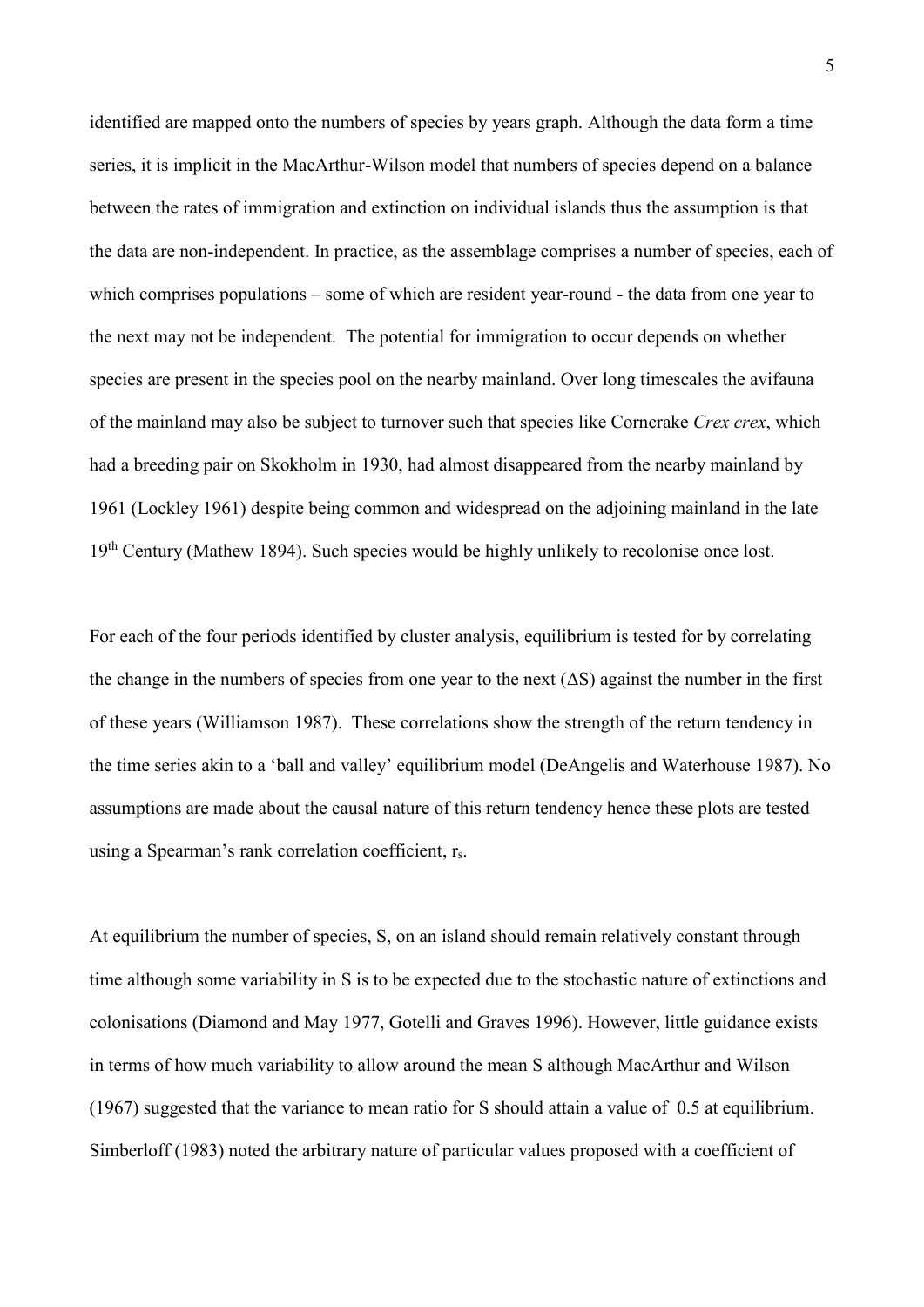variation of less than 0.2 (Diamond and May 1977) or less than 0.05 (Abbott and Black 1980) and variation in species numbers less than 16% all being classed as equilibrial (Diamond 1969). Here, measures of variation, including the coefficient of variation (CV) and the variance to mean ratio, are used to gauge the variability in numbers of species over time, and both measures are used to allow comparison to the literature.

Finally, to help interpret change the species were classified into ecological groups and numbers of species in each group are plotted by time. The species and their habitat requirements are well known (e.g., Fuller 1982) and species were classified according to habitat use and refined by expert judgement (Graham Thompson, warden on Skokholm from 1995 for c. 10 years, pers. comm.).

### RESULTS

The cluster analysis divided the landbird data into four distinct periods: 1928–1947; 1948–1962; 1963– 1979; and 1980–2002 (Appendix 1, Fig. A1; Fig 1). The periods identified by cluster analysis (Appendix 1, Fig. A1) conform to a visual inspection of the data (Fig. 1): 1928–1947 being a decline from 19 down to 10 breeding bird species; 1948–1962 being a period of stability with a mean of 10.1 breeding species and low variability; 1963– 1979 being another period of stability with a mean of 13.5 species and slightly higher variability; and 1980–2002 showing an increase with a minimum of 12 and a maximum of 24 species. Compared to the two middle periods, the CVs and the variance/mean ratios for the first and last periods were highest at 0.18 and 0.15, and 0.49 and 0.69, respectively. Further, the numbers of years in which S was  $\pm 10\%$  was highest for the first and last periods (Table 1). Although the mean numbers of species in the middle periods showed greater stability, there was a very highly statistically significant difference between the mean number of species in these two periods (t = 4.1,  $p < 0.001$ , df = 28). The analysis of change in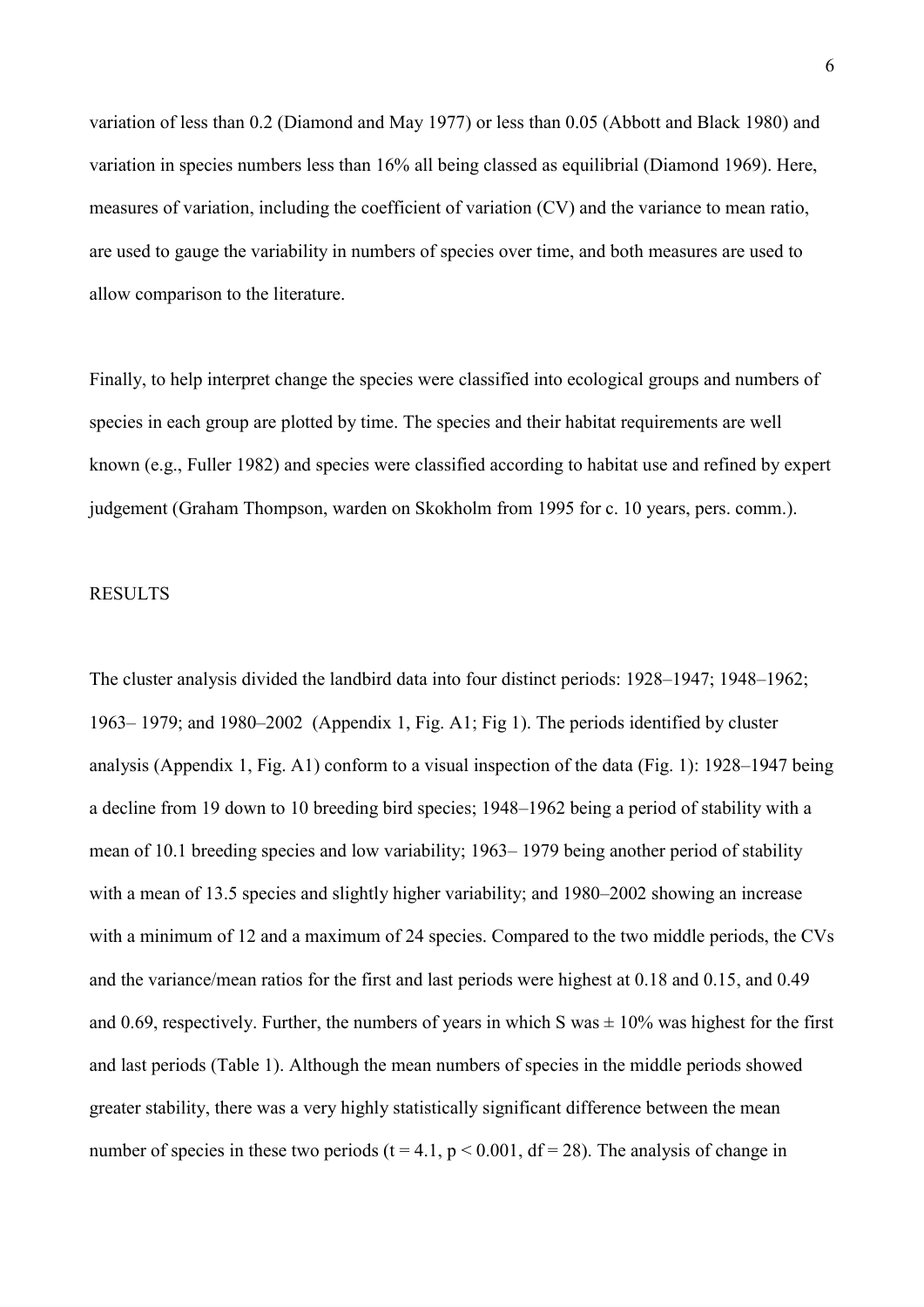numbers of species ( $\Delta S$ ) versus S showed statistically significant and correspondingly higher r<sub>s</sub> and lower p-values for the Spearman rank correlation coefficients for the two middle periods when compared to the outlying periods (Table 1). Fig. 2 shows the change in numbers of species by habitat groupings. This plot highlights the differences in stability between different groups of species and point to the role of habitat change (see Discussion).

#### DISCUSSION

Using a variety of approaches previous analyses have found that the landbirds on Skokholm are not in equilibrium (Abbott and Grant 1976, Williamson 1981, 1983, Russell et al. 2006). In the approach taken here, the time series has been divided up according to an objective method and the overall dynamics of S over time is characterised by these four distinct periods including two distinct periods of equilibrium: 1948–1962, and 1963– 1979. Whilst, the analysis of ΔS versus S indicates that for all years taken together, it appears that the number of breeding landbird species is not in equilibrium due to the variability in the time series (Table 1). However, this variability is attributed particularly to the first and last phases in which species are declining and increasing, respectively whereas the two middle periods appear to show attributes consistent with dynamic equilibria with both periods having little variability and with statistically significant relationships between ΔS and S indicating a strong return tendency. Nonetheless, these two equilibrium periods appear to be separated by a phase shift with an increase in numbers of species, S, from a mean of 10.1 to 13.5 species. Whittaker (1998, 2000) proposed a model in which single taxon island assemblages are envisaged as being in one of four possible states depending upon dynamic or static equilibriums and equilibrial or non-equilibrial states. In terms of Whittaker's model, the dynamics of the landbirds on Skokholm appear to be consistent with shifts from non-equilibrium to equilibrium dynamics. The dynamic equilibria lasted 32 years out of 68 years in total (i.e., just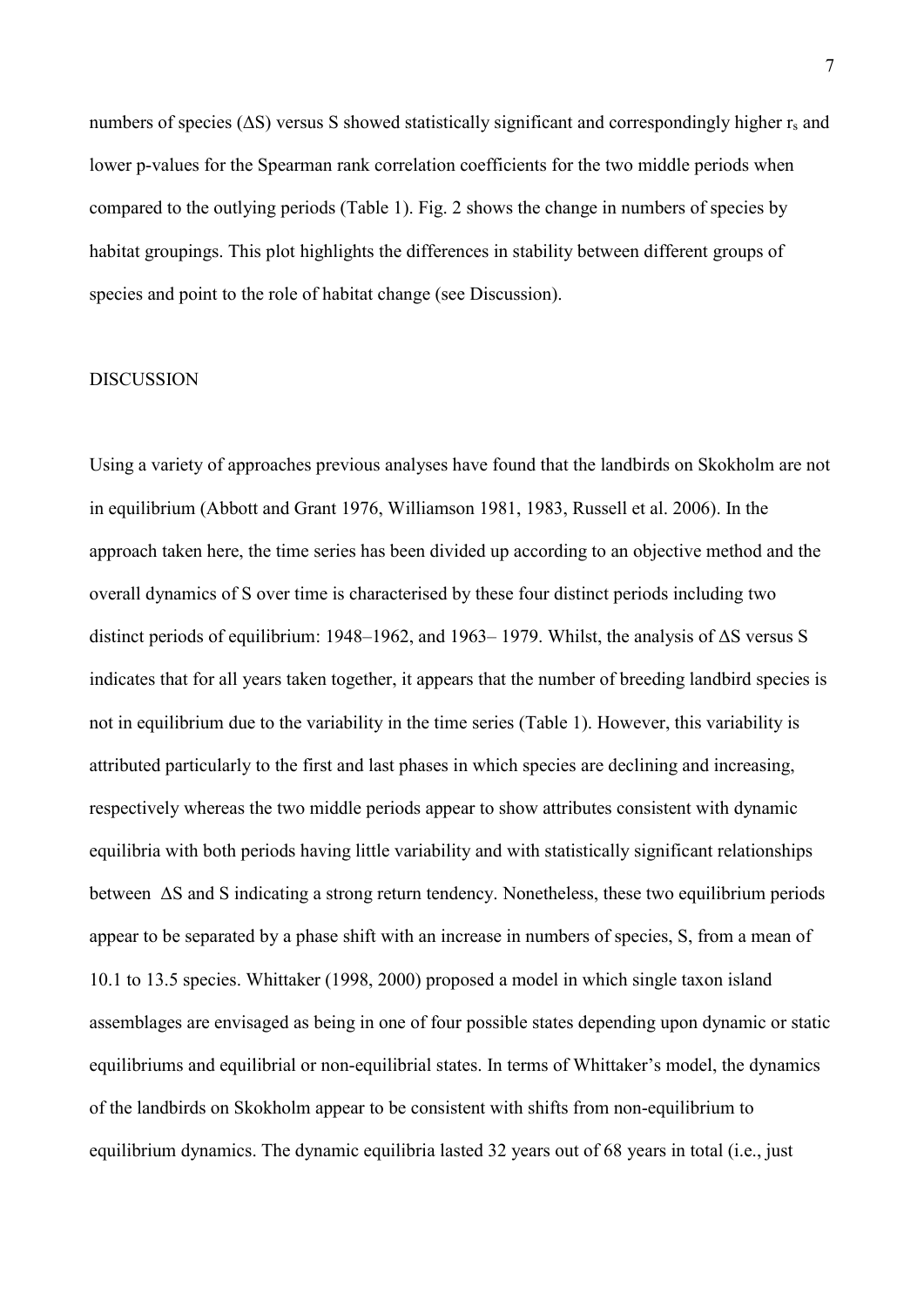under half the time) but consisted of two distinct periods of 15 and 17 years respectively with statistically significant differences in the mean numbers of species (Table 1). Whittaker (2000) suggested that some authors tend to find for one particular state whereas within a single island different taxa may simultaneously occupy different states or a single taxon may occupy different positions for different islands. One novel finding here in relation to Whittaker's model is that a single taxon appears to move from one state to another whilst different groups of species within the taxon show differing responses according to their habitat use.

One reason for the apparent phase shift may be due to habitat change. The plot of species by habitat groupings (Fig. 2) suggests changes to habitats may have been taking place such that the numbers of species by habitat groupings changed according to habitat availability. Since being first described (Conder and Keighley 1947, Goodman and Gillham 1954) there have been changes in the cover and distribution of vegetation types on Skokholm. Latterly, Ninnes (1998) stated that possibly the most important changes in conservation terms (i.e., for burrowing seabirds), have been shifts in the area dominated by the herb Sea Campion *Silene maritima*, which had increased from 1% to 15% of the land area over the period 1948-1997, and over half of the thrift *Armeria maritima* dominated turf which had been lost to grassland (although it had also spread into new areas). (Thrift, a herb, forms a burrowing medium for internationally important populations of Manx Shearwaters and Puffins *Fratercula arctica*). Other changes include loss of heather *Calluna vulgaris* heath and eutrophication of wetlands. Ninnes (1998) suggested the main underlying factors in these changes were related to grazing, past landuse, and changes in the abundance and distribution of seabirds. Commercial sheep grazing ceased in 1935 although hardy Soay continued to be maintained and Lockley, and Buxton (1946) reported a population of 25 rising to 35 in the autumn of 1946. Thompson (2007) stated that Soay sheep were on the island until shortly after 1964. Rabbit *Oryctolagus cuniculus* grazing continued even after concerted, yet ultimately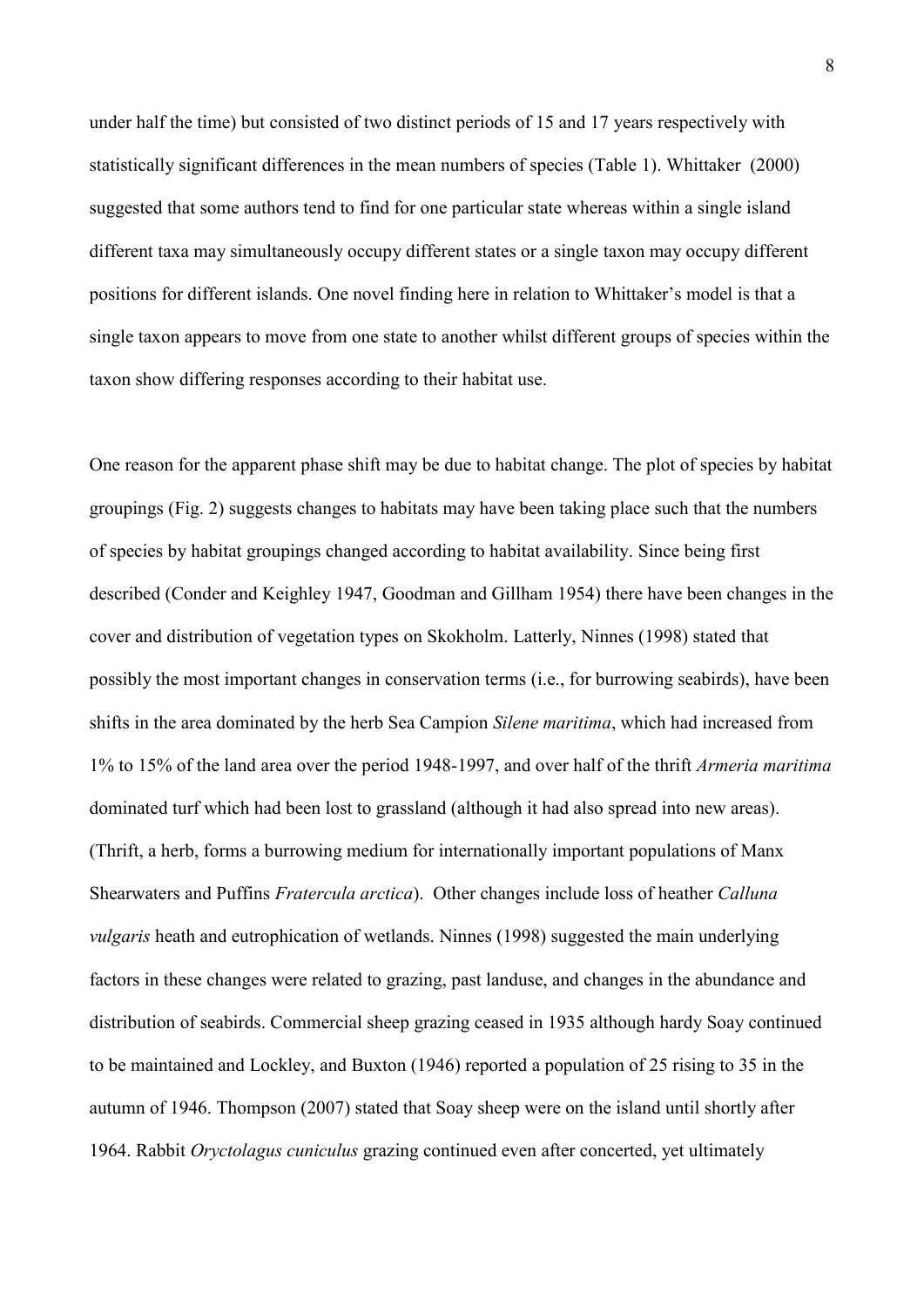unsuccessful, attempts to exterminate them from the island by introducing myxomatosis in the late 1930s and by using using cyanogas in 1939 and 1940 (Lockley and Buxton 1946, Lockley 1947). Goodman and Gillham (1954) reported that the rabbit population was around 10,000 and that a few goats and a pony also lived on Skokholm at that time.

Although some brief descriptions of the vegetation were made in the early years (e.g., Conder and Keighley 1947) little information was presented about habitat change at this time period. Before Lockley arrived, Skokholm was last farmed in 1912. Other than grazing by rabbits, and by a couple of horses and a donkey from 1916 there was no attempt to farm the island until Lockley took out a lease in 1927 (Howells 1968). Undoubtedly the abandonment would have led to some successional change which would have been reversed when farming resumed. Conder and Lockley (1947) reported that heather was invading parts of the grassland and bracken *Pteridium aquilinum* was invading heather, thrift and pasture, the latter at a rate of about a metre per year. They also reported the bog had increased in the past 10-15 years and the pasture, in some parts, was reported to be heavily grazed by rabbits. By 1932 Lockley had established a sheep herd of about 100 ewes and in 1939 and 1940 Lockley reduced the rabbit population on the island down to about 400 (Thompson 2007). Hence, although there is little information about vegetation change in the early years of the survey there is little doubt that the combined grazing pressure of both rabbits and sheep would have been heavy and the introduction of Soay sheep in particular (being partial to woody vegetation) could have led to a decline of shrub and associated bird species in the early years. The decline in species in the early years (1928-1947) is characterised most notably by the loss of regular breeders Common Blackbird and Dunnock along with intermittent breeders, Robin, Sedge Warbler, and Common Whitethroat, all species associated with woody cover (Fig. 2)(see Appendix 1, Table A1 for scientific names of birds).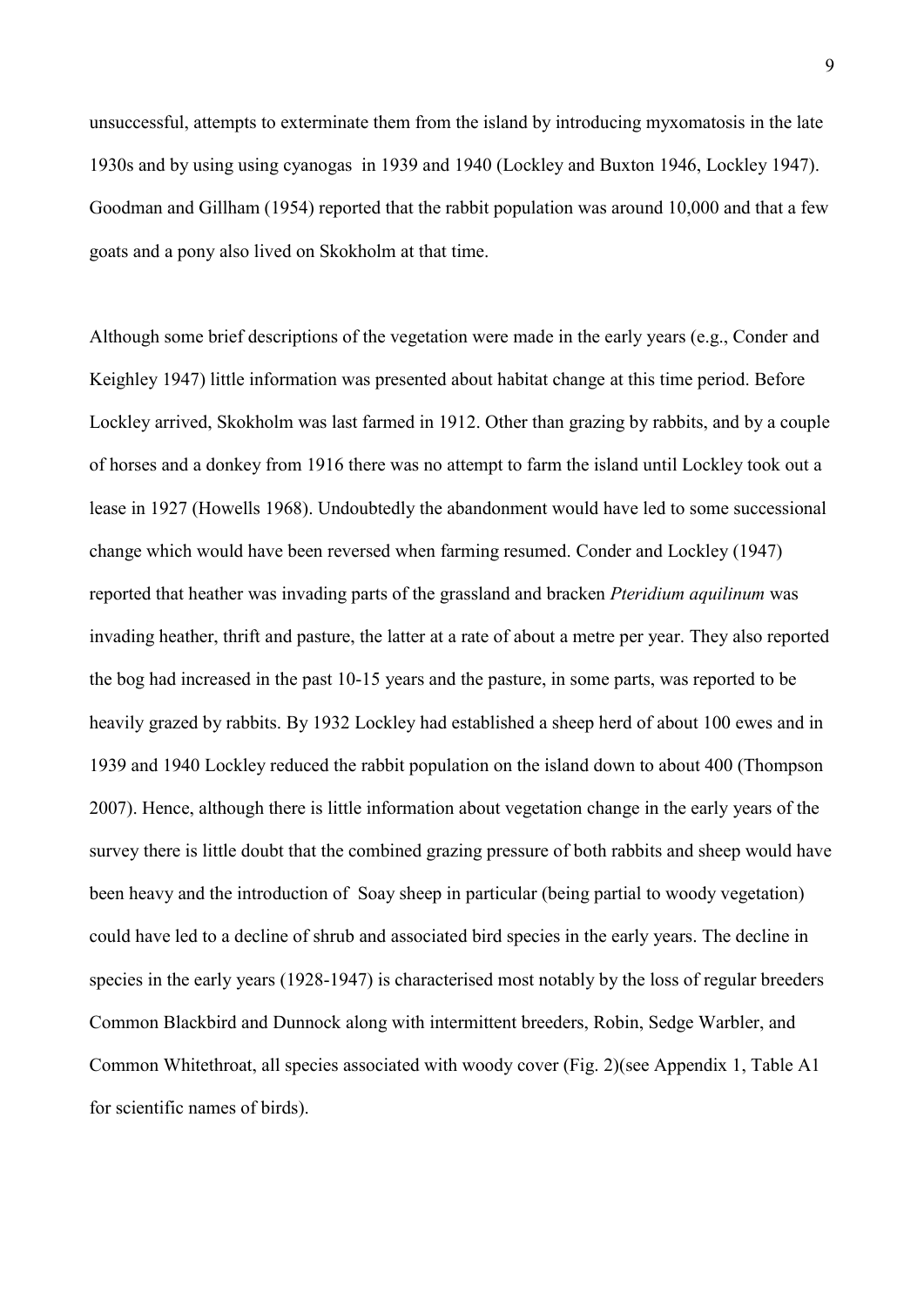Occasional attempts have been noted to encourage nesting by providing suitable habitat. Thompson and Purcell (1997) reported on Common Linnets which nested in a gorse *Ulex europaeus* bush, and an unsuccessful attempt to encourage overwintering Blue Tits *Cyanus caeruleus* to nest by erecting a box. A nest box was also provided for Red-billed Chough in 2005. The gorse had been planted deliberately to increase bird diversity and many shrubs and trees were planted around the observatory buildings in the 1980s and 1990s providing cover that was previously lacking. Common Blackbird and Sedge Warbler benefitted from this. Further, elder (*Sambucus nigra*) and bramble (*Rubus fruticosus*) were planted in the east of the island which may also provide a food resource, song-posts and potential nest sites (Graham Thompson, pers. comm.). These all undoubtedly led to an increase in species associated with shrub and other three-dimensional habitats in the final period and the single group changing most in both the first and last periods were the species of three-dimensional habitats including shrub. This group declined the most in the first period and increased the most in the last period (Fig. 2).

The apparent phase shift between the second and third periods was accompanied by increases in both shrub species and also in both raptors and corvids, as well as water, wetland and marsh species. I.e., these suggest habitat changes taking place, and in the case of corvids, there may have been a relaxation in persecution by wardens (particularly of Carrion Crows and also of predators such as Little Owl as occasionally noted in annual reports)(n.b., no mammalian predators have ever been recorded on Skokholm (Thompson 2007)). Other localised habitats include the pond and its associated wetland vegetation, used intermittently for nesting by Mallard, Common Moorhen and Water Rail. As a group these wetland species were largely missing from the second period, but began to recover in the third period and to be well established by the final period.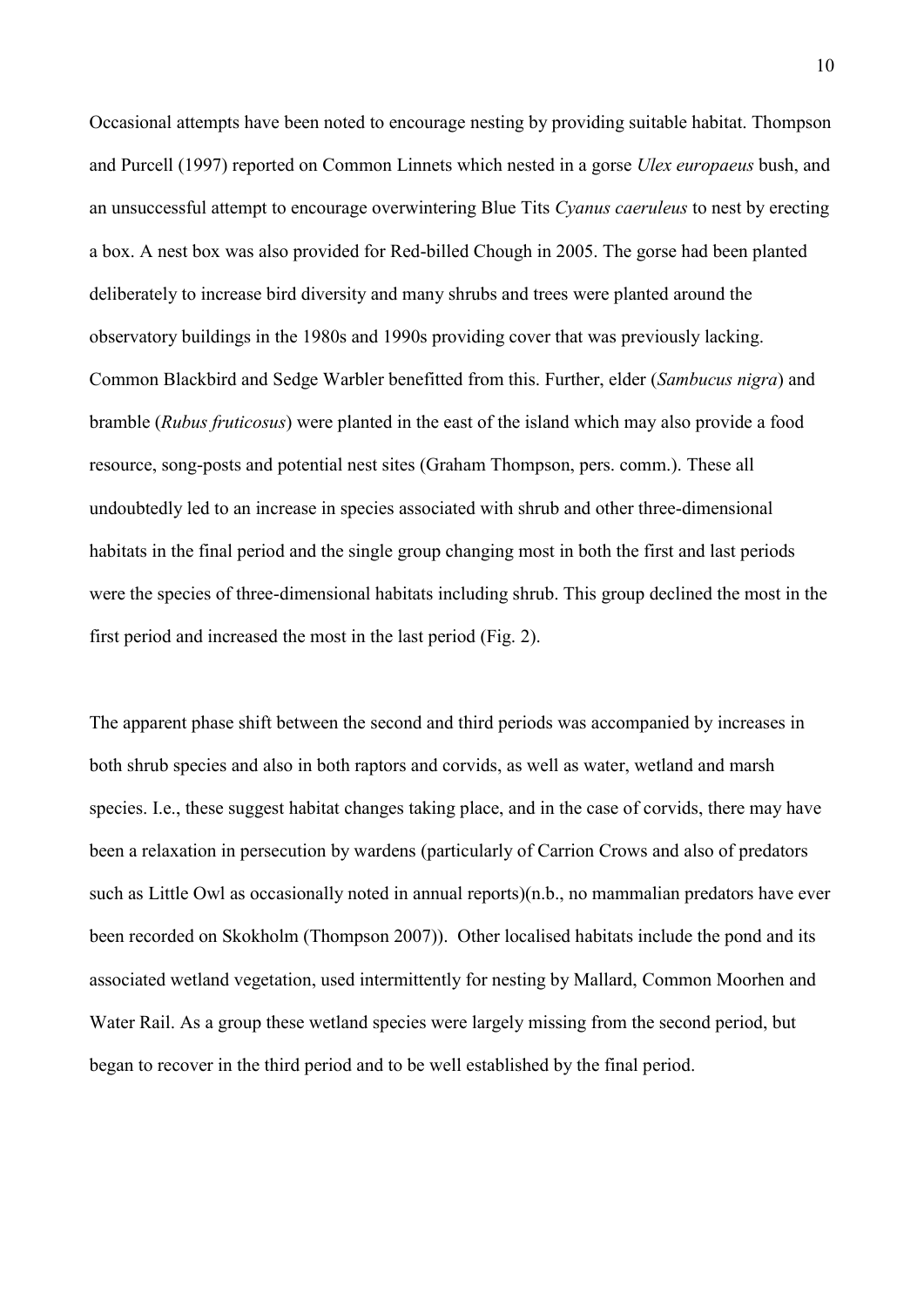Hence, in terms of equilibrium and non-equilibrium dynamics there is a strong argument for the effects of habitat change on the island affecting nesting and feeding opportunities and being influential in species' turnover over time. The question of whether communities are in equilibrium or not remains controversial although perturbation due to human influence is often a factor that affects ecosystem dynamics (Rohde 2013). Here, the differences between equilibrium and nonequilibrium reflect periods when humans directly or indirectly affected habitats on Skokholm by altering grazing regimes and establishing more woody plant species, respectively. Thus, periods of non-equilibrium probably reflect periods of adjustment due to successional change.

The one peculiarity of the data is the apparent phase shift between the second and third periods. Although habitat change and/or changes in management may be the ultimate cause of this, it is apparent that the numbers of species remained relatively constant during each of these periods but with statistically significant differences in the mean number of bird species between them. This is the first time this phenomenon has been described in relation to the theory of island biogeography. One possible reason for this is a switch to an alternative equilibrium state after perturbation (Collie et al. 2004). One candidate forcing variable for such a shift is the severe winter of 1962-63, the coldest in England in the twentieth century (Parker and Horton 2005), and which caused population crashes in resident species such as Robin and Wren in southern England (Beven 1976, Dhondt 1986). Winter climate variables (duration of winter frosts, snow periods, and occurrence of cold, wet days) have been shown to affect survival of resident bird species (Robinson et al. 2007) and elsewhere climate-related perturbances have been shown to give rise to different communities which may be stable at least in the short term (Letnic and Dickman 2010). However, given that the increase in numbers of species in the third period was primarily due to those associated with 3 dimensional habitats (bushes, trees, buildings) and species associated with water, wetland and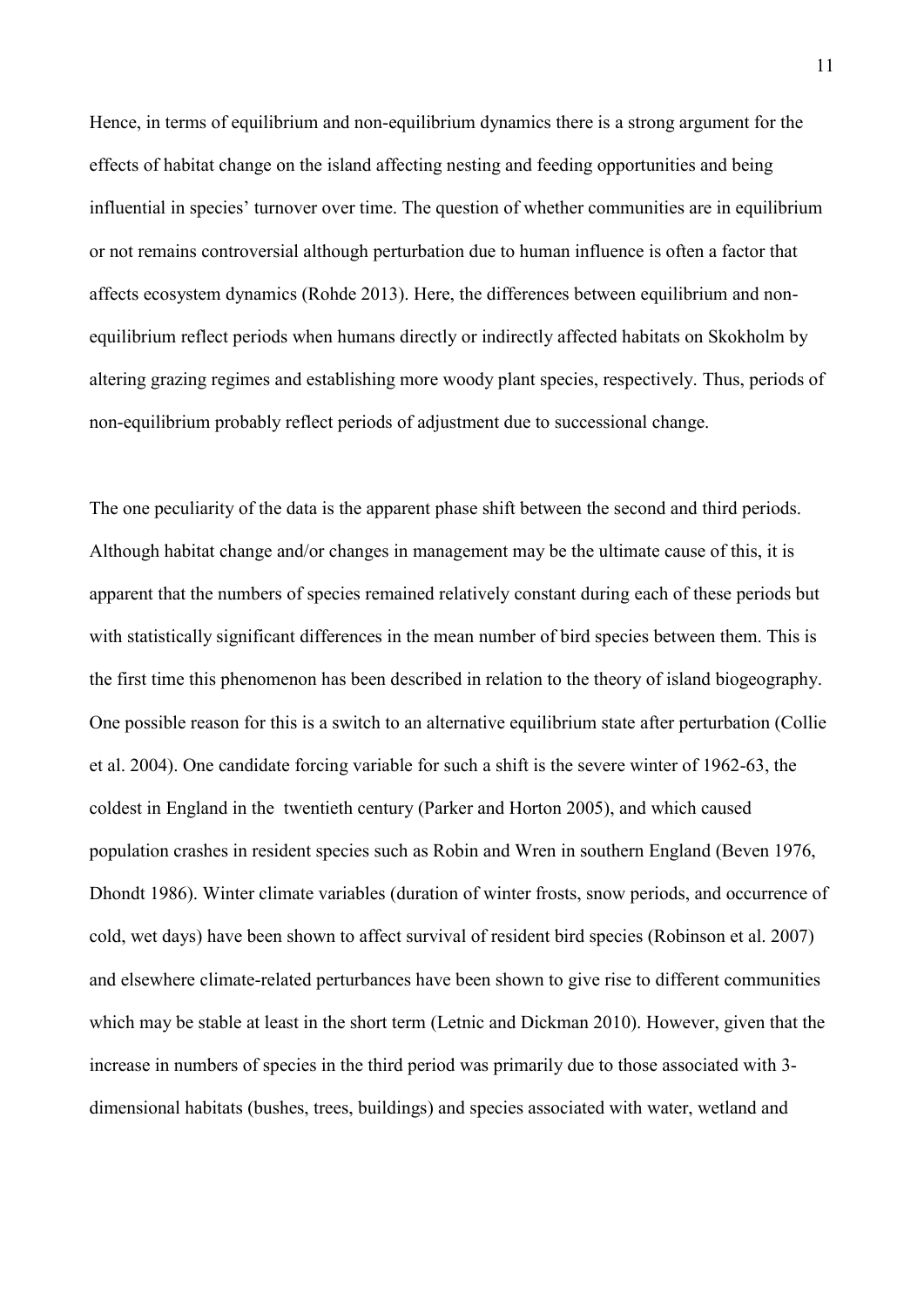marsh (Fig. 2.), it seems more likely that the phase shift was endogenic rather than exogenic in origin.

Previously, the non-equilibrium dynamics of breeding landbirds and the associated high variability in S on Skokholm have been attributed both to the high extinction rate of small populations on a "very small island" (Schoener 2010) and changes due to the weather, acting through food supply (Abbott and Grant 1976). However, these arguments also apply to other small offshore UK islands yet in a sample of 16 islands Manne et al. (1998) found that Skokholm was one of only two islands not conforming to the MacArthur-Wilson model. In all other respects the islands would have similar climates and were all similarly small. Notwithstanding this, Abbott and Grant (1976) did recognise that Skokholm landbirds were apparently at equilibrium during the period 1946-1962, a period corresponding to the second period in this study. Further, the two periods of equilibrium identified in this study are consistent with two out of the three periods of stability identified by Williamson (1983) using an ordination approach.

MacArthur and Wilson (1967) themselves recognised that non-equilibrium dynamics potentially play a role in ecological communities and that even at equilibrium some turnover may be due to successional change. The effects of habitat change on the assemblage here have been detected by analysing the species by habitat-based groupings – a novel approach to analysing environmental change when the data on vegetation change might not be there to match. This study illustrates the value of long-term data and there is a need to continue monitoring island populations and extend previous analyses since greater insight may be gained using longer time series. In conclusion, there is a need to integrate the theory of island biogeography into models of ecology encompassing alternative stable states, tipping points, and phase (or regime) shifts together with equilibrium and non-equilibrium dynamics into a single framework (see, for example, Ward and Thornton 1998).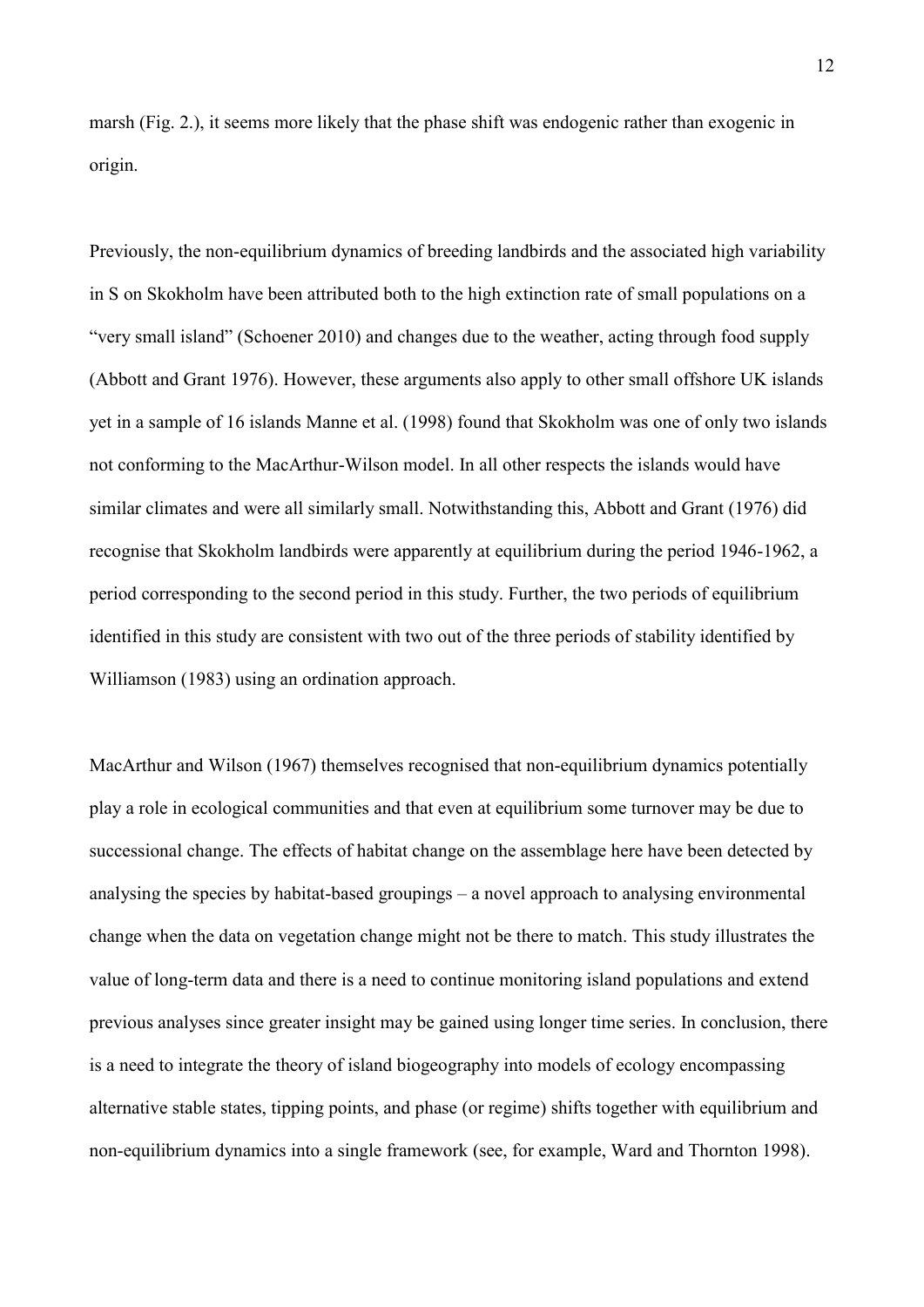# ACKNOWLEDGEMENTS

I gratefully acknowledge the assistance of Graham Thompson who helped in the classification of species. Thanks are also extended to Greg Spellman, Robin Crockett, and in particular Hugh A. Ford and an anonymous referee for their valuable comments.

# **REFERENCES**

Abbott, I. and Black, R. 1980. Changes in species composition of floras on islets near Perth, Western Australia. – J. Biogeogr. 7: 399-410.

Abbott, I. and Grant, P.R. 1976. Nonequilibrial bird faunas on islands. – Am. Nat. 110: 507-528.

Beven, G. 1976. Changes in breeding bird populations of an oak-wood on Bookham Common, Surrey, over twenty-seven years. – London Naturalist 55: 23-42.

Bush, M.B. and Whittaker, R.J. 1991. Krakatau: colonization patterns and hierarchies. – J. Biogeogr. 18: 341-356.

Collie, J.S. et al. 2004. Regime shifts: can ecological theory illuminate the mechanisms? – Prog. Oceanogr. 60: 281-302.

Conder, P.J. and Keighley, J. 1947. The distribution of the vegetation of Skokholm. - In: Skokholm Bird Observatory Report for 1947. West Wales Field Society, pp. 2–5.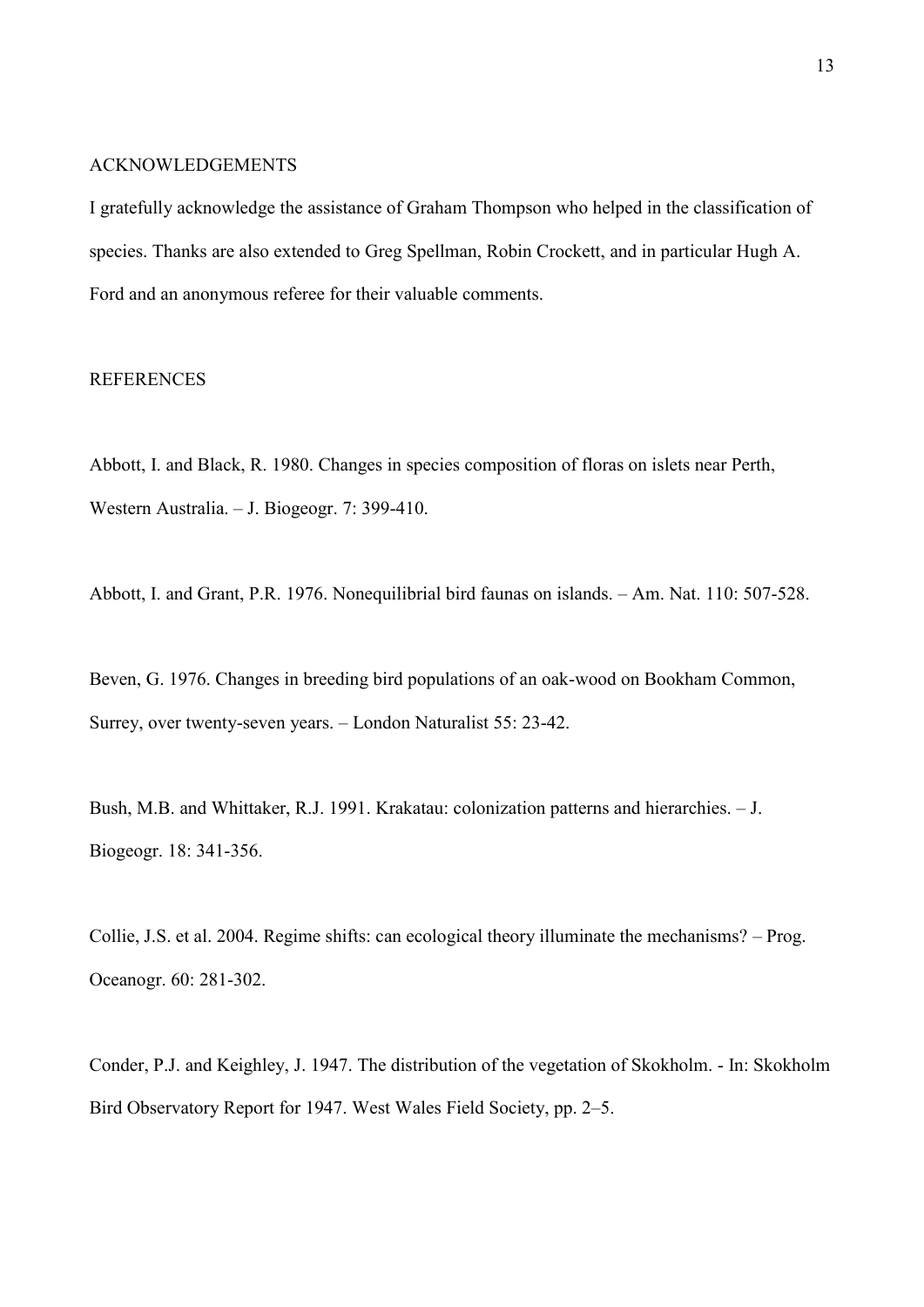Connell, J.H. 1978. Diversity in tropical rain forests and coral reefs - high diversity of trees and corals is maintained only in a non-equilibrium state. – Science 199: 1302-1310.

DeAngelis, D.L. and Waterhouse, J.C. 1987. Equilibrium and nonequilibrium concepts and ecological models. – Ecol. Monogr. 57: 1-21.

deYoung, B. et al. 2008. Regime shifts in marine ecosystems: detection, prediction and management. - Trends Ecol. Evol. 23: 402-409.

Dhondt, A.A. 1986. The effect of an extreme winter on per-capita growth rates in some resident bird populations: an example of *r*-selection? – Biol. J. Linn. Soc. 28: 301-314.

Diamond, J.M. 1969. Avifaunal equilibria and species turnover rates on the Channel Islands of California. – P. Natl. Acad. Sci. 64: 57-73.

Diamond, J.M. and May, R.M. 1977. Species turnover rates on islands: dependence on census interval. – Science 197: 266-270.

Fuller, R.J. 1982. Bird habitats in Britain. – Poyser.

Gido, K.B. et al. 2000. Long-term changes in a reservoir fish assemblage: stability in an unpredictable environment. – Ecol. Appl. 10: 1517-1529.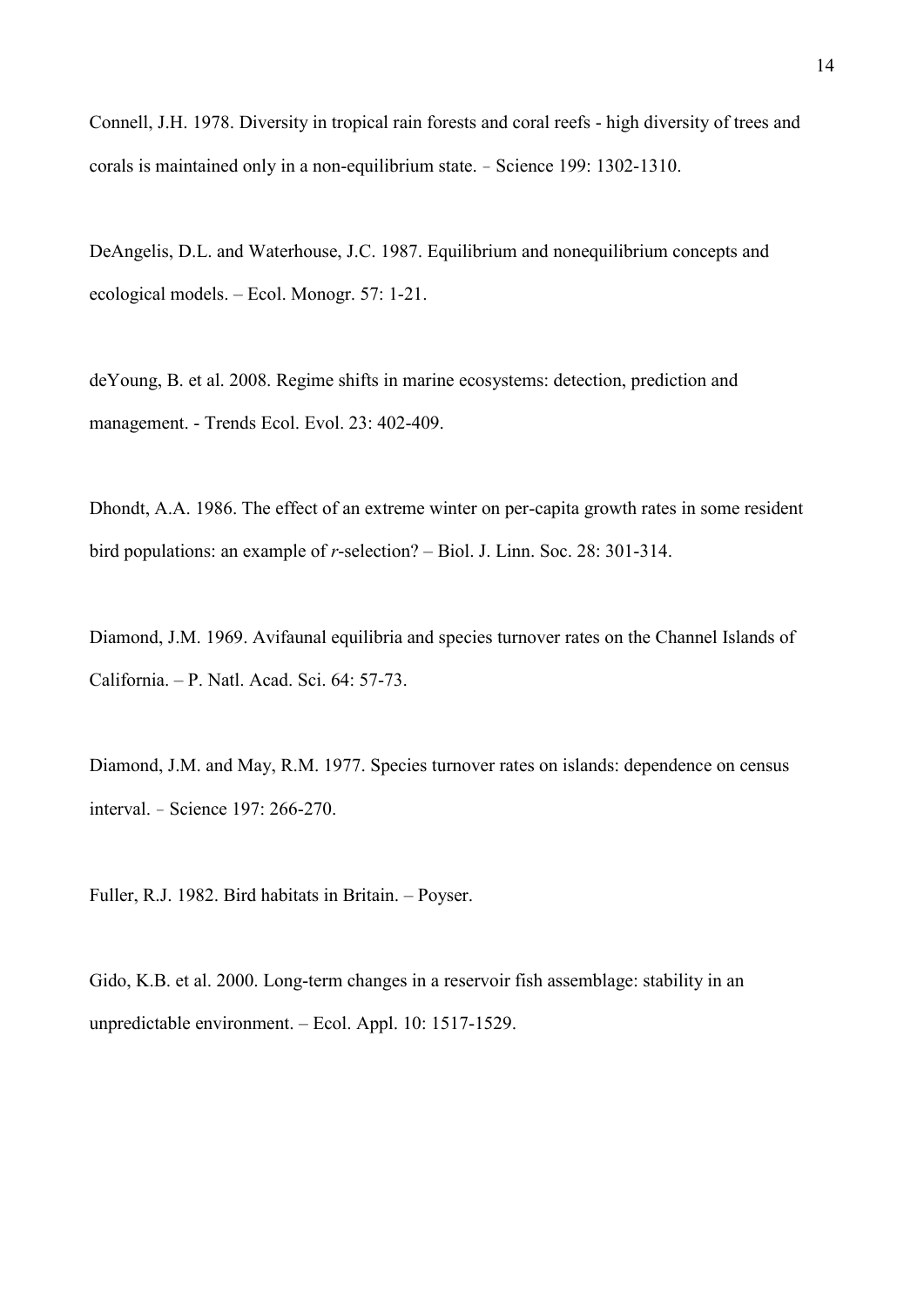Golinski, M. R. and W. J. Boecklen. 2006. A model-independent test for the presence of nonrandom structure and regulatory equilibrium in island species trajectories. – J. Biogeogr. 33: 1566- 1570.

Goodman, G.T. and Gillham, M.E. 1954. Ecology of the Pembrokeshire islands: II. Skokholm, environment and vegetation. – J. Ecol. 42: 296-327

Gotelli, N.J. and Graves, G.R. 1996. Null models in ecology. – Smithsonian Institution Press.

Howells, R. 1968. The sounds between. – Gomerian Press.

Lack, D. 1969. Population changes in the land birds of a small island. – J. Anim. Ecol. 38: 211-218.

Letnic, M. and Dickman, C.R. 2010. Resource pulses and mammalian dynamics: conceptual models for hummock grasslands and other Australian desert habitats. – Biol. Rev. 85: 501-521.

Lockley, R.M. 1938. A census over seven years, on Skokholm, Pembrokeshire. – In: Lockley, R.M. (ed), Skokholm bird observatory report for 1937. – West Wales Field Society, p. 11.

Lockley, R.M. 1947. Letters from Skokholm. – Dent.

Lockley, R.M. 1961. The birds of the south-western peninsula of Wales. – Nature in Wales 7: 124-133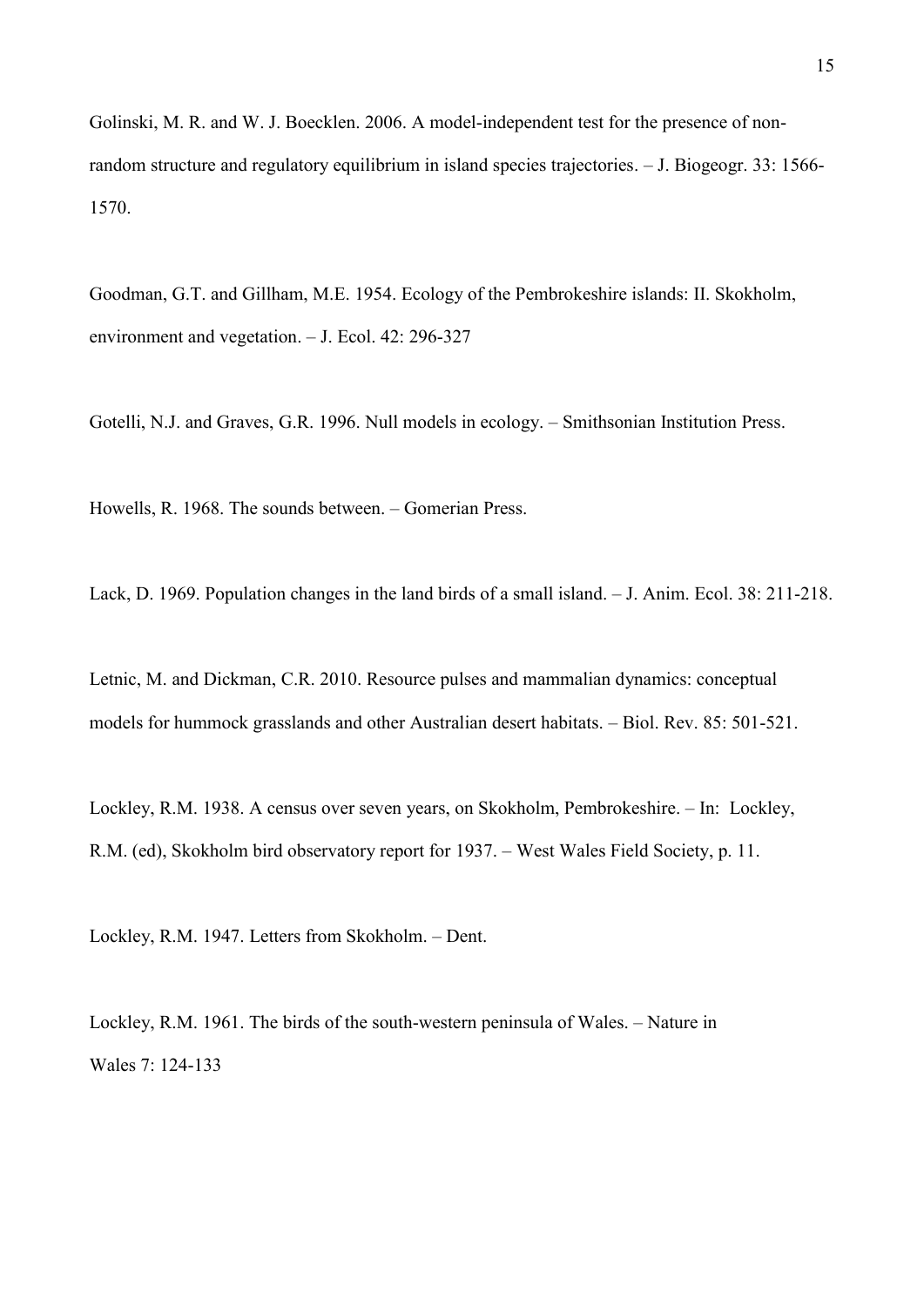Lockley, R.M. and Buxton, J. 1946. Skokholm Bird Observatory Report for 1940-1946. – West Wales Field Society.

MacArthur, R.H. and Wilson, E.O. 1967. The equilibrium theory of island biogeography. -Princeton University Press.

Manne, L.L. et al. 1998. The form of the curves: a direct evaluation of MacArthur and Wilson's classic theory. – J. Anim. Ecol. 67: 784-794.

Mathew, M.A. 1894. The birds of Pembrokeshire and its islands. – Porter. Available at: <http://www.archive.org/stream/birdsofpembrokes00math#page/n7/mode/2up>

McCollin, D. 2014a. Reconstructing long-term ecological data from annual census returns: a test for observer bias in counts of bird populations on Skokholm 1928–2002. – Ecol. Indic. 46: 336- 339.

McCollin, D. 2014b. Abundance estimates for landbirds and seabirds extracted and compiled from annual reports of the Skokholm bird observatory. doi:10.1594/PANGAEA.833759 <http://doi.pangaea.de/10.1594/PANGAEA.833759>

Nilsson, I.N. and Nilsson, S.G. 1982. Turnover of vascular plant species on small islands in Lake Möckeln, South Sweden 1976-1980. – Oecologia 53: 128-133.

Ninnes, R.B. 1998. Vegetation changes on Skokholm 1948 to 1997. – Report to the West Wales Wildlife Trust and CCW.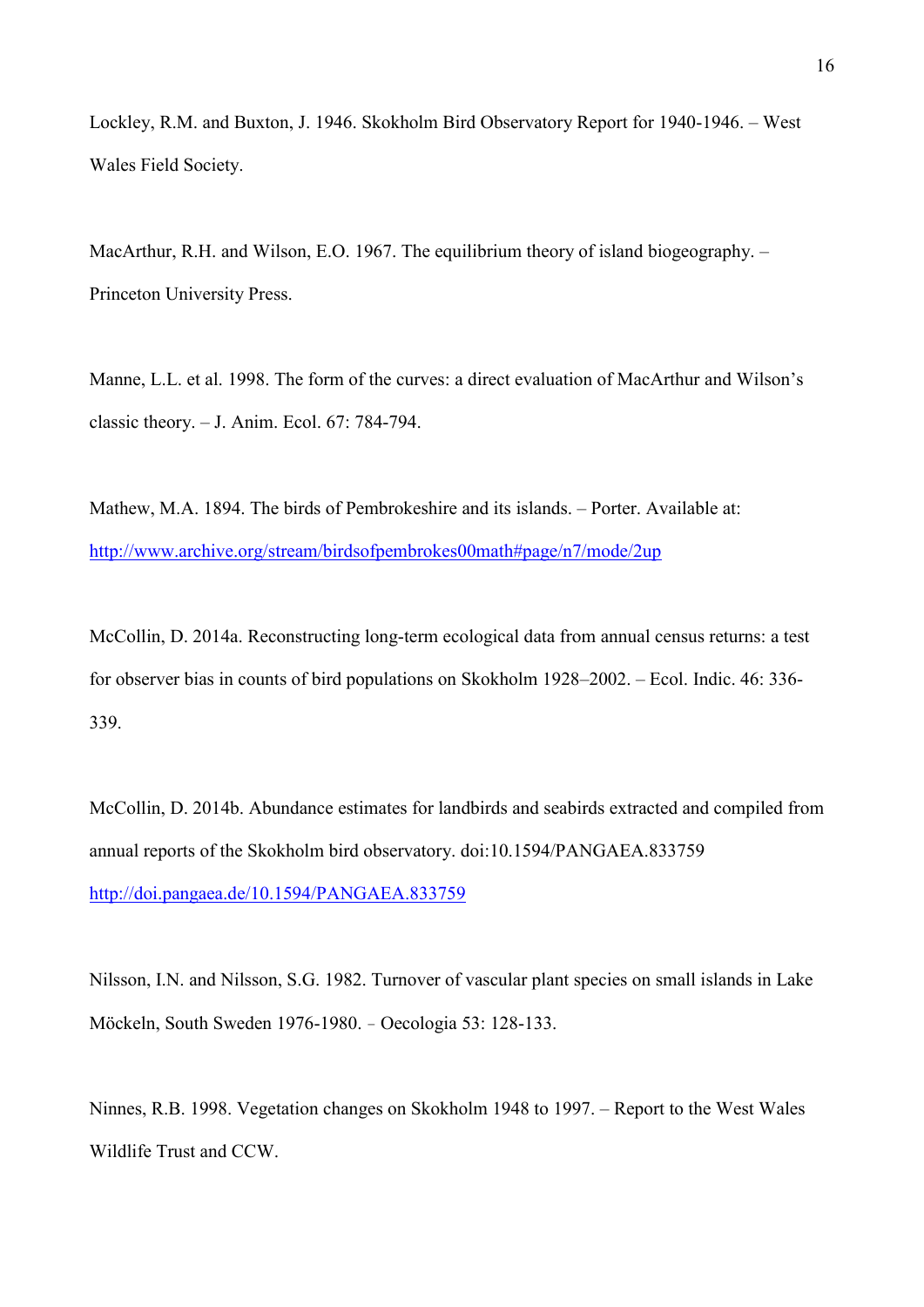Parker, D. and Horton, B. 2005. Uncertainties in Central England Temperature 1878 – 2003 and some improvements to the maximum and minimum series. – Int. J. Climatol. 25: 1173 – 1188.

Philippi, T.E. et al. 1998. Detecting trends in species composition. – Ecol. Appl. 8: 300-308.

Pimm, S.L. et al. 1988. On the risk of extinction. – Am. Nat. 132: 757-785.

Pisces Conservation Ltd. No date. Community Analysis Package (CAP). [http://www.pisces](http://www.pisces-conservation.com/index.html?softcap.html$softwaremenu.html)[conservation.com/index.html?softcap.html\\$softwaremenu.html](http://www.pisces-conservation.com/index.html?softcap.html$softwaremenu.html) [Accessed 11/8/14]

Reed, T.M. 1980. Turnover frequency in island birds. – J. Biogeogr. 7: 329-335.

Reice, S.R. 1994. Nonequilibrium determinants of biological community structure. – Am. Sci. 82: 424-435.

Robinson, R.A. et al. 2007. Weather-dependent survival: implications of climate change for passerine population processes. – Ibis 149: 357–364.

Rohde, K. 2005. Nonequilibrium ecology. – Cambridge University Press.

Rohde, K. (ed.) 2013. The balance of nature and human impact. – Cambridge University Press.

Russell, G.J. et al. 1995. A century of turnover: community dynamics at three timescales. – J. Anim. Ecol. 64: 628-641.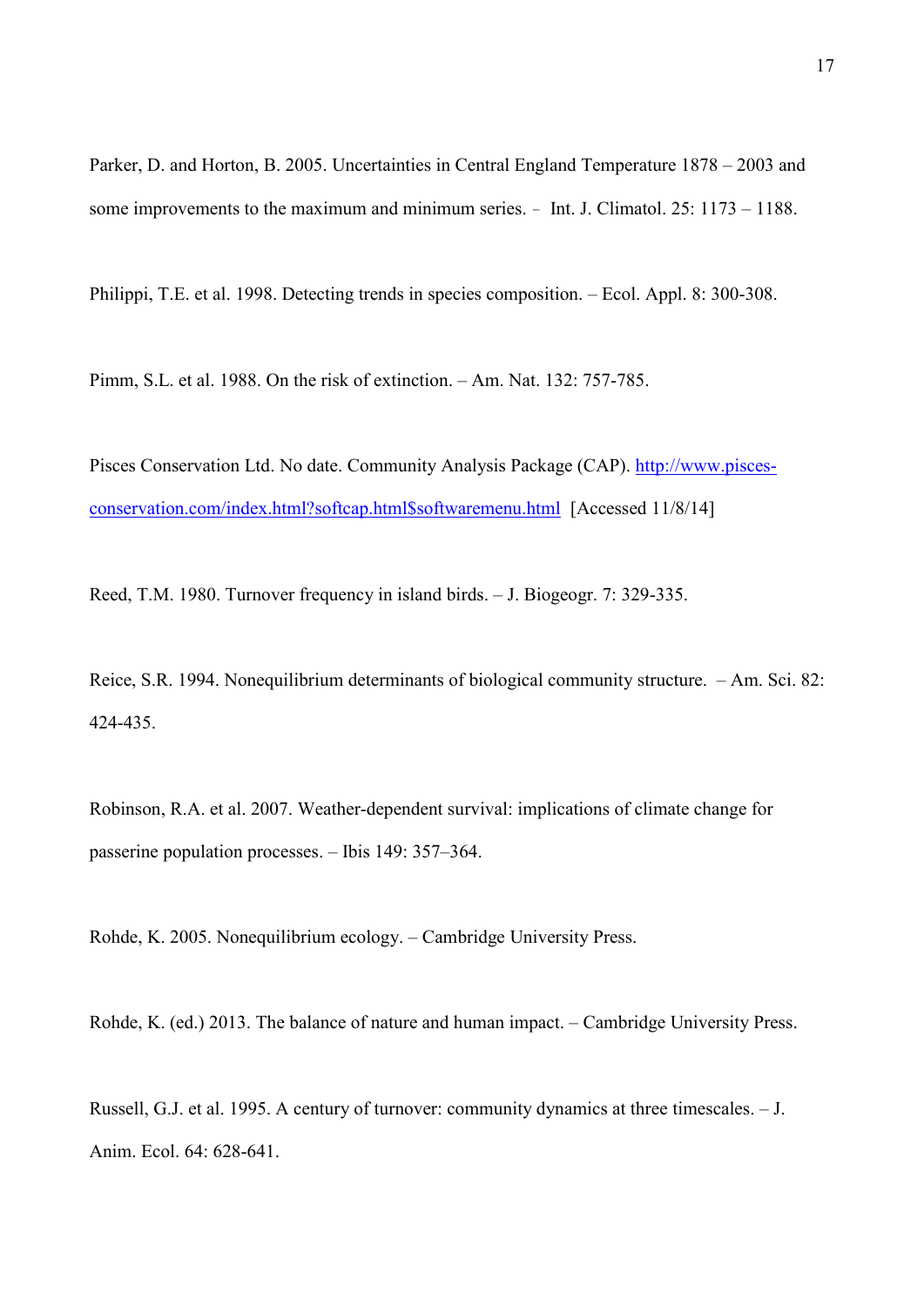Russell, G.J. et al. 2006. Breeding birds on small islands: island biogeography or optimal foraging? – J. Anim. Ecol. 75: 324-339.

Schoener, T. 2010. The MacArthur-Wilson equilibrium model. A chronicle of what it said and how it was tested. – In: Losos, J.B. and Ricklefs, R.E. (eds.), The theory of island biogeography revisited. – Princeton University Press, pp 52-87.

Simberloff, D. 1976. Species turnover and equilibrium biogeography. – Science 194: 572-578.

Simberloff, D. 1983. When is an island in equilibrium? – Science 220: 1275-1277.

Sousa, W.P. 1984. The role of disturbance in natural communities. – Annu. Rev. Ecol. Syst. 15: 353-391.

Stracey, C.M. and Pimm, S.L. 2009. Testing island biogeography theory with visitation rates of birds to British islands. – J. Biogeogr. 36: 1532-1539.

Thompson, G.V.F. 2007. The natural history of Skokholm island. – Trafford, UK.

Thompson, G. and Purcell, T. 1997. News from Skokholm. Skokholm – the year so far. – Skokholm website.<http://members.aol.com/skokholm/holm.htm>[Accessed 9/11/05]

Thornton, I.W.B. et al. 1990. Colonization of the Krakatau Islands by land birds, and the approach to an equilibrium number of species. – Phil. Trans. R. Soc. Lond. B 327: 55-93.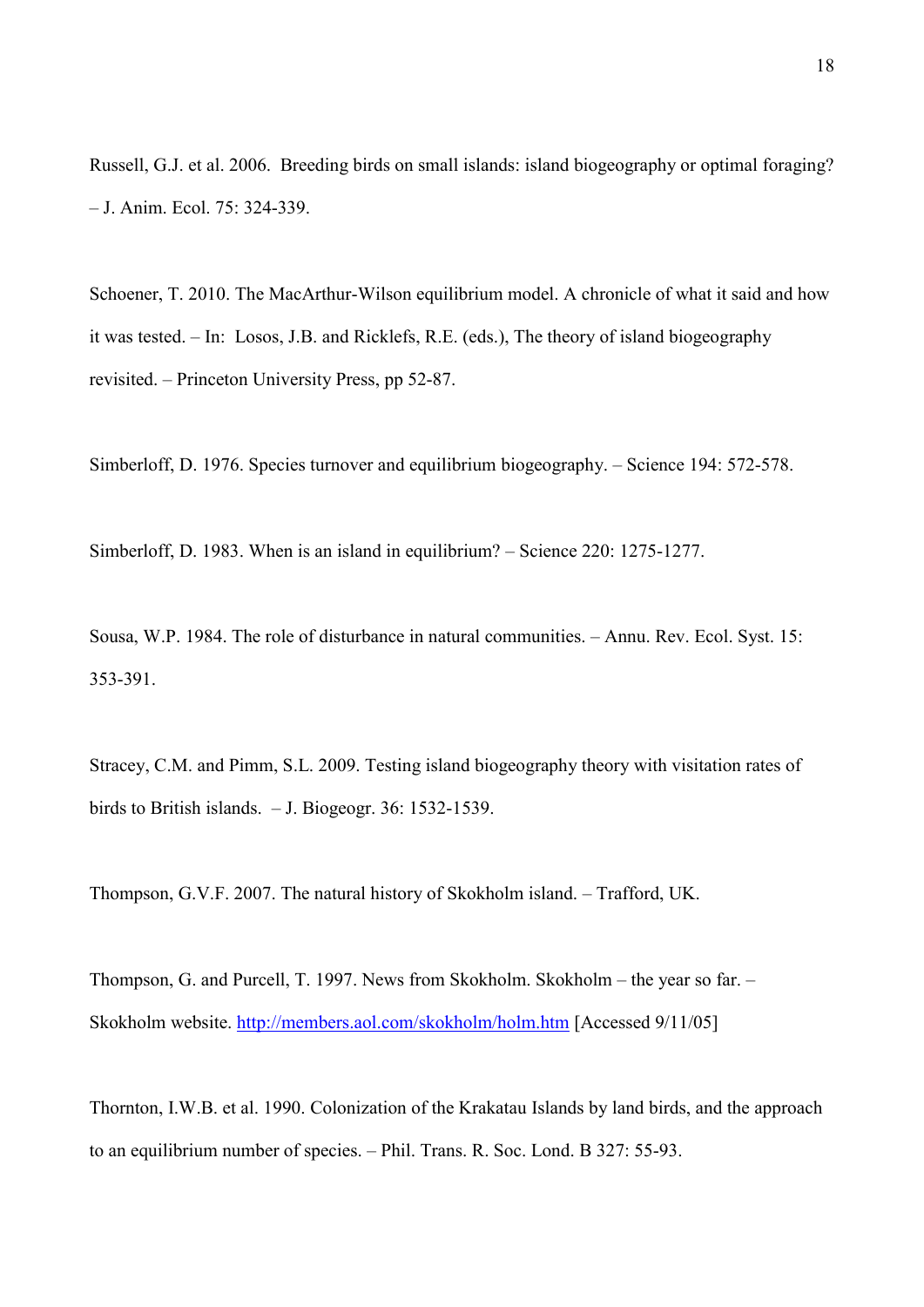Thornton, I.W.B. et al. 1993. Colonization of Rakata (Krakatau Is.) by non-migrant land birds from 1883 to 1992 and implications for the value of island equilibrium-theory. – J. Biogeogr. 20: 441- 452.

Ward, S.A. and Thornton, I.W.B. 1998. Equilibrium theory and alternative stable equilibria. - J. Biogeogr. 25: 615-622

Weijerman, M. et al. 2005. Regime shifts in marine ecosystems of the North Sea and Wadden Sea. – Mar. Ecol.- Prog. Ser. 298: 21-39.

Whittaker, R.J. 1998. Island biogeography. – Oxford University Press.

Whittaker, R.J. 2000. Scale, succession and complexity in island biogeography: are we asking the right questions? – J. Biogeogr. 9: 75-85.

Whittaker. R.J. et al. 1989. Plant recolonization and vegetation succession on the Krakatau Islands, Indonesia. – Ecol. Monogr. 59: 59-123.

Williamson, M. 1981. Island populations. – Oxford University Press.

Williamson, M. 1983. The land-bird community of Skokholm: ordination and turnover. – Oikos 41: 378-384.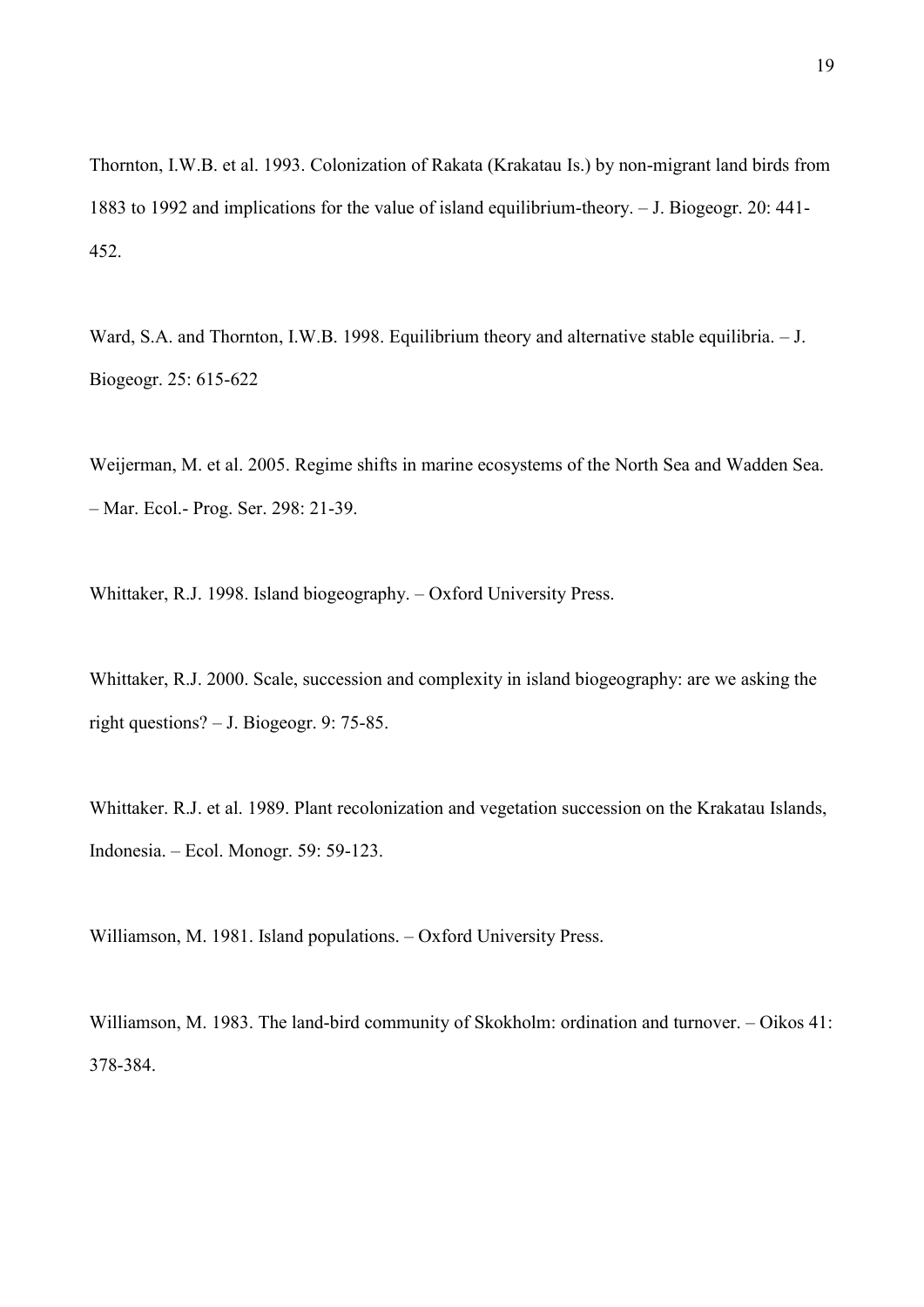Williamson, M. 1987. Are communities ever stable? - In: Gray, A.J. et al. (ed.), Colonization, succession and stability. – Blackwell, pp. 353-371.

Wu, J.G. and Loucks, O.L. 1995. From balance of nature to hierarchical patch dynamics: a paradigm shift in ecology. – Quart. Rev. Biol. 70: 439-466.

Supplementary material (Appendix 1 at <www.oikosoffice.lu.se/appendix>). Appendix 1.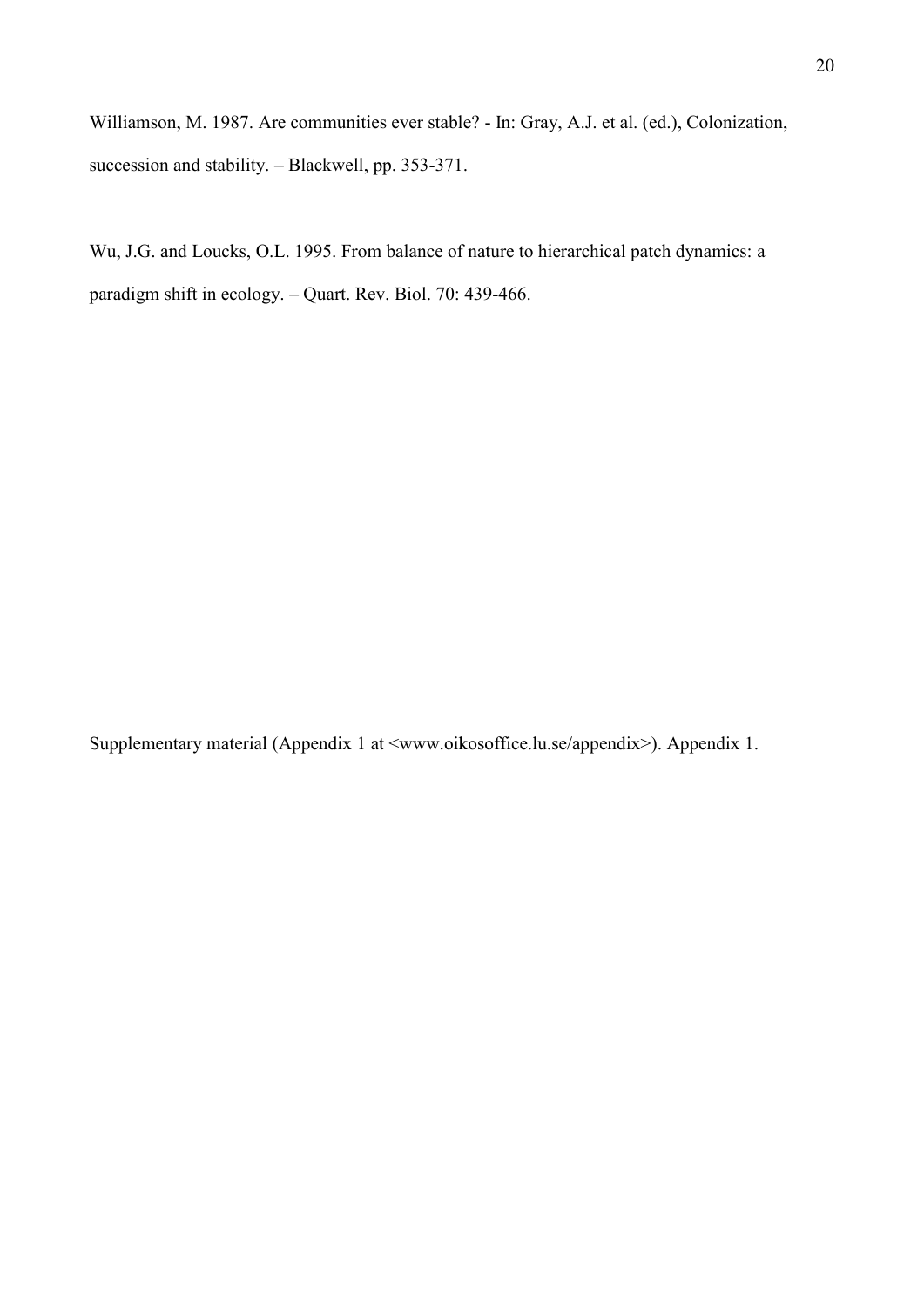| Years     | <b>Number</b><br>of years | <b>Mean</b><br>number<br><b>of</b><br><i>species</i> | $\mathcal{C}V$ | Var/<br>mean<br>ratio | $10\%$ range<br>around the<br>mean | No of years<br>above $10\%$<br>(% of total) | No of years<br>below 10%<br>$(\%$ of total) | $r_{s}$<br>$\Delta S$ vs $S$ |
|-----------|---------------------------|------------------------------------------------------|----------------|-----------------------|------------------------------------|---------------------------------------------|---------------------------------------------|------------------------------|
| 1928-1947 | 14                        | 13.5                                                 | 0.18           | 0.49                  | $12.15 - 14.85$                    | 4(29)                                       | 6(43)                                       | $-0.47$ ns                   |
| 1948-1962 | 15                        | 10.1                                                 | 0.04           | 0.04                  | $9.09 - 11.11$                     | 0(0)                                        | 2(13)                                       | $-0.83***$                   |
| 1963-1979 | 17                        | 13.5                                                 | 0.08           | 0.14                  | $12.15 - 14.85$                    | 1(6)                                        | 3(18)                                       | $-0.68**$                    |
| 1980-2002 | 23                        | 18.4                                                 | 0.15           | 0.69                  | $16.56 - 20.24$                    | 7(30)                                       | 8(35)                                       | $-0.24$ ns                   |
| All years | 69                        | 14.3                                                 | 0.06           | 1.10                  | $12.87 - 15.73$                    | 20(29)                                      | 26(38)                                      | $-0.24$ ns                   |

Table 1. Attributes of the four periods identified by cluster analyses and that of the whole dataset 1928-2002 (All years). Significance: \*\*\* p <  $0.001$ ; \*\*  $p < 0.01$ ; ns not significant.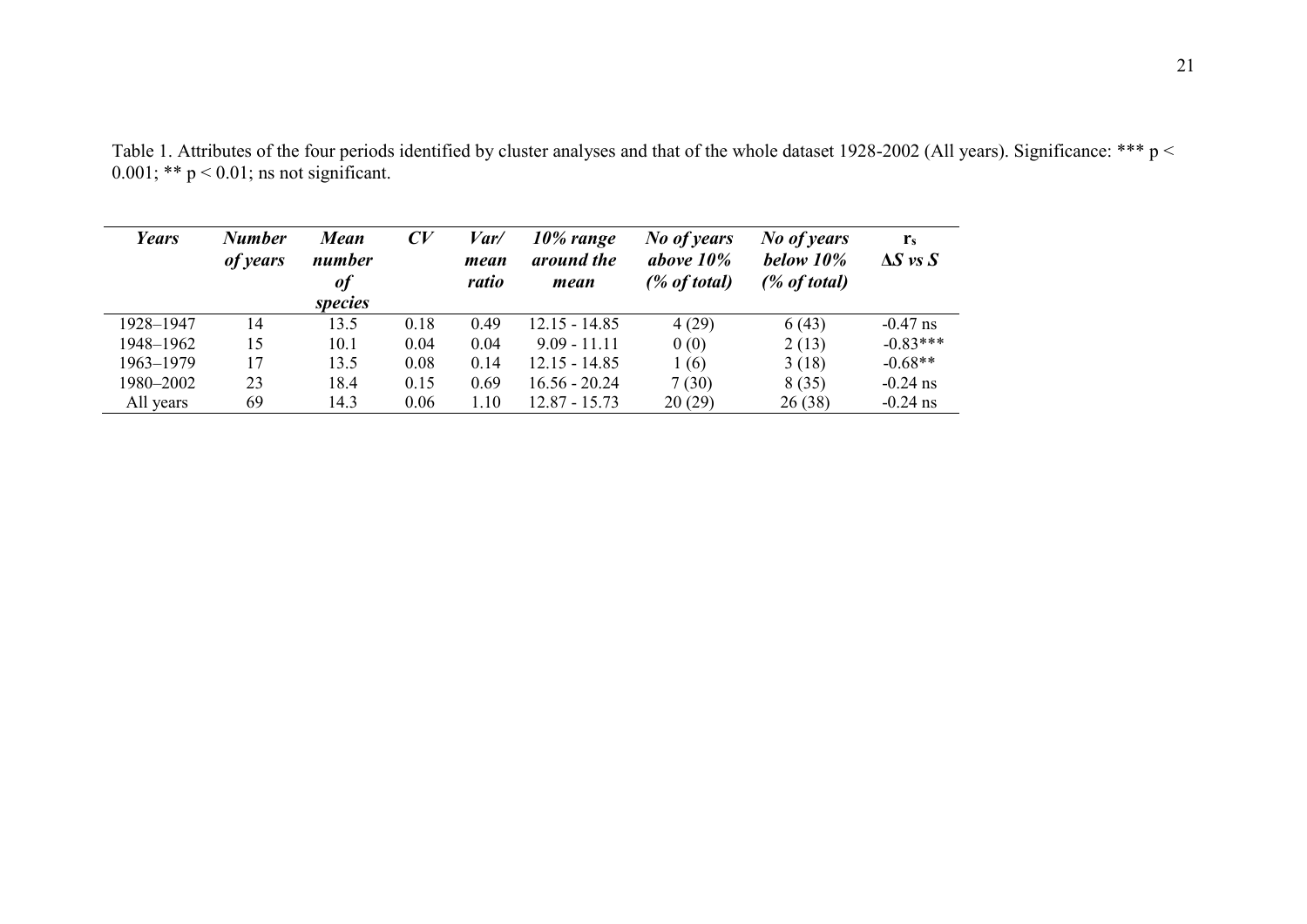# Figure legends

Figure 1. Numbers of breeding landbird species on Skokholm 1928-2002. Note the hiatus between 1940-1945 due to WWII. The shading represents the four main clusters identified in the cluster analysis (Appendix 1, Fig. A1).

Figure 2. Numbers of species by habitat groupings:- interrupted line: grassland and other open habitats; solid line: three-dimensional habitats (inc. bushes, trees, buildings); dashed line: raptors and corvids; dotted line: water, wetland and marsh species. Species' habitat groupings are listed in Appendix 1 Table A1.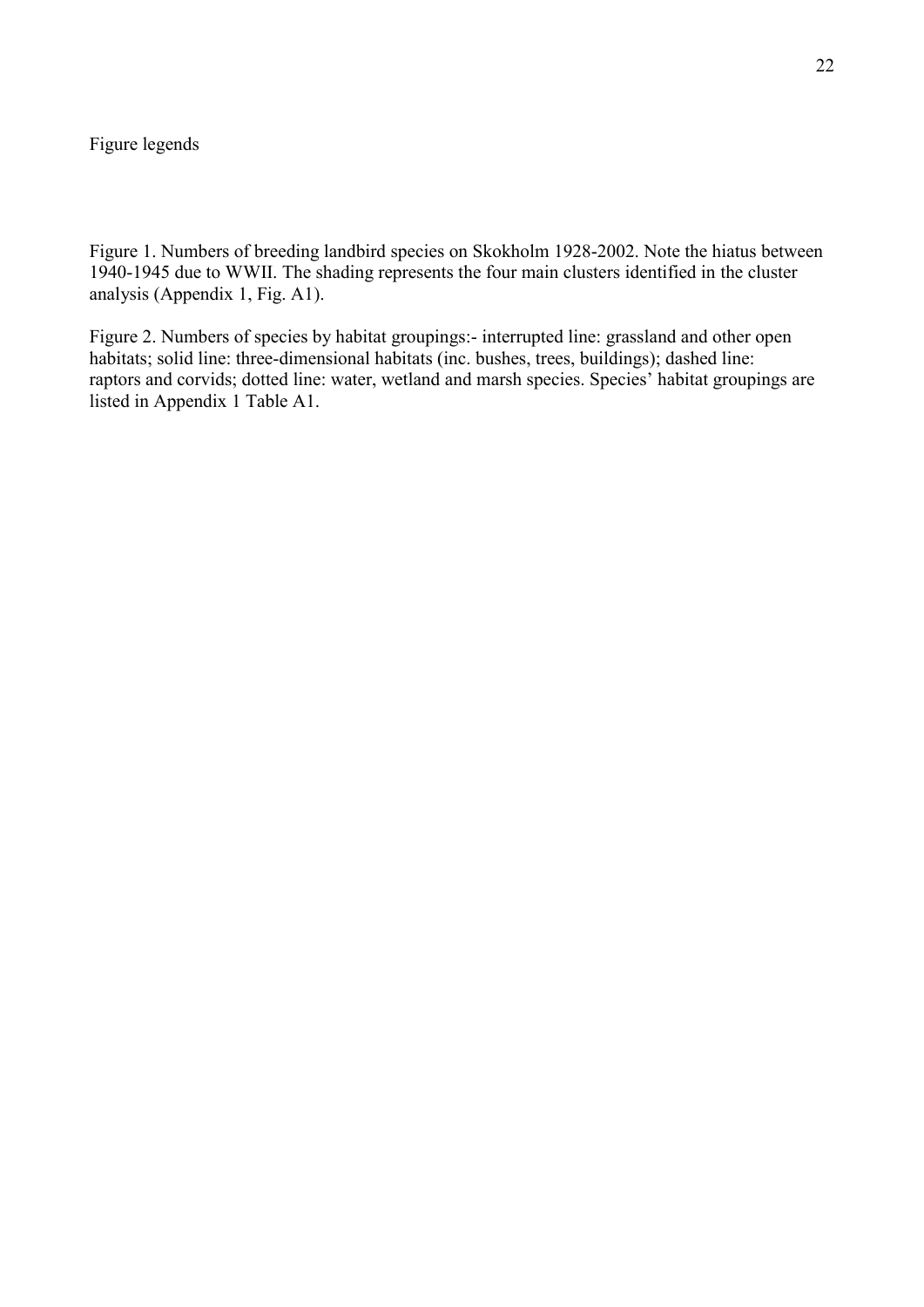

Figure 1.